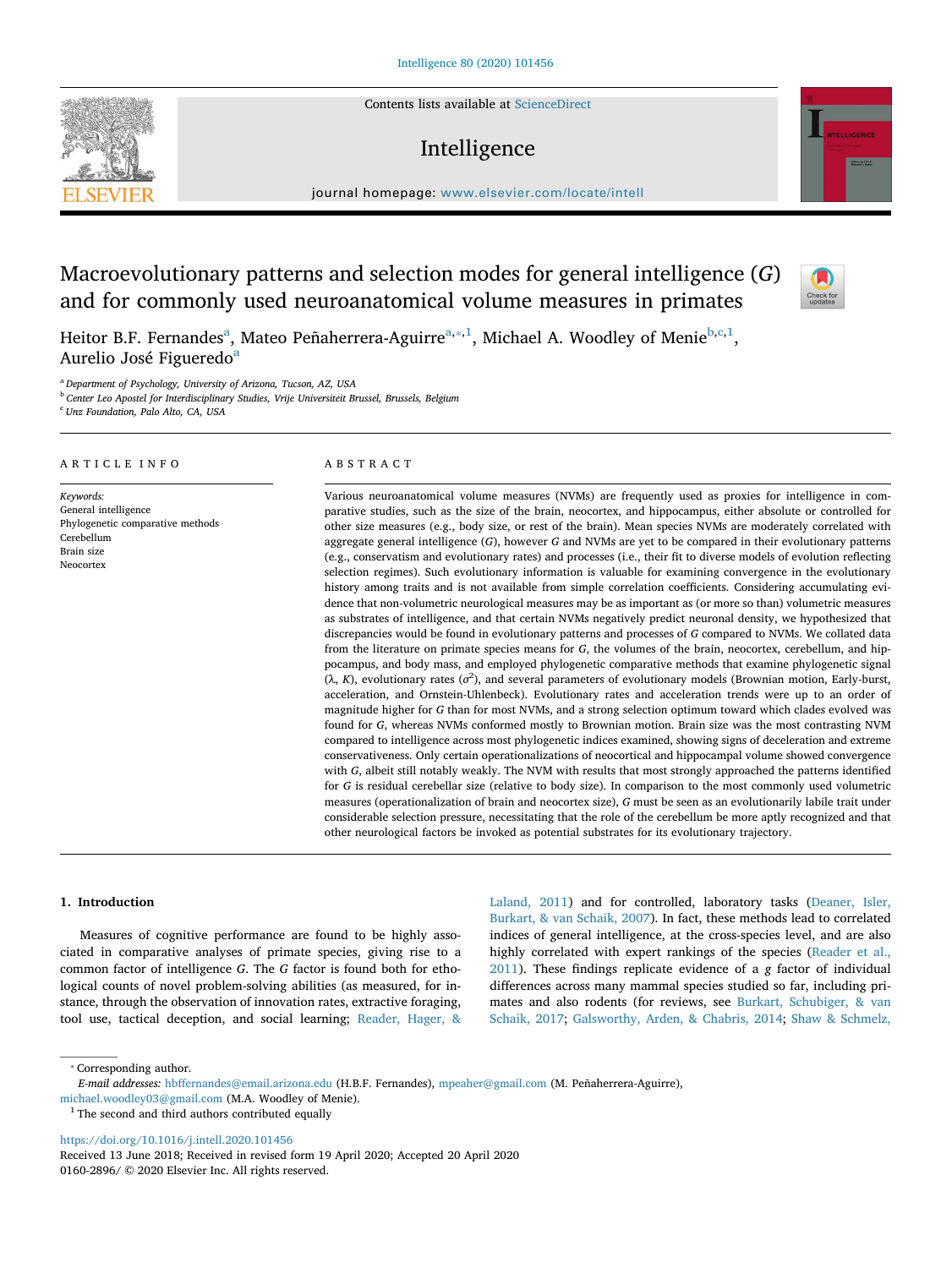#### 2017).

For cross-species comparisons, specifically, laboratory tasks used and validated thus far rely on cognitive test batteries that include both (1) technical challenges involving understanding of physical properties of objects and their surroundings, such as spatial memory, the capacity to use tools, detour problem-solving, object discrimination capacity, ability to identify object permanence once concealed; and (2) social challenges involving understanding and producing communication signals and theory of mind, such as gaze following ability, production of signals to indicate location of hidden food, or the capacity to modulate one's signal producing style based on the other individual's attention state (e.g., Deaner et al., 2007; Hopkins, Russell, & Schaeffer, 2014). Likewise, ethological measures include performance in both technical and social abilities, from which a common factor is extracted (for an extensive description of the measures, see the Method section). Contrary to the old notion that physical and social intelligences were largely separate capacities (Whiten & Byrne, 1988), an superordinate factor incorporating both has been consistently found. However, no single laboratory task or ethological criterion serves, by itself, as a sufficiently representative measure of G, although many relate to it strongly. This is because  $G$  is understood as what is common among measures; in other words, if it is a domain-general capacity, then its impact is seen across diverse problems and its accurate measurement is therefore reliant upon several indicators from diverse domains of problem-solving.

Importantly, it appears that measures on which G loads more strongly have been a main focus of selection pressures throughout primate evolutionary history, more so than the more specialized abilities, as the former exhibits faster evolutionary rates and more lability (Fernandes, Woodley, & te Nijenhuis, 2014). In other words, more Gloaded indicators display less evolutionary conservatism when ancestoral to daughter lineages are examined, with closely-related species tending to have more rapidly diverged with respect to more G-loaded measures of performance. These findings suggest that primate species with high success in solving a particular task relative to others also tend to exhibit high success in other cognitive adaptive challenges, and that a general factor is thus more parsimonious than explanations involving the evolution of distinct and specialized abilities (for a review, see Burkart et al., 2017).

In spite of the increased interest and largely consistent findings on general intelligence across primates, there has been little empirical exploration in terms of the neurological bases of general intelligence apart from correlative analyses with volumetric measures. The 'folk impression' - that brain size or the size of certain regions reflects intelligence (and thus can be used to track this across evolutionary history) - has been fundamental in the research traditions of anthropology and, more specifically, primatology. This intuitive impression has been a component of evolutionary thinking since its early history – Darwin (1871, p. 145), for instance, presumed that no one would doubt "that the large size of the brain in man, relatively to his body with that of the gorilla or orang, is closely connected with his higher mental powers". This assumption has also permeated influential works in zoology throughout the 20th century (e.g., Jerison, 1973). Many authors suggest that neuroanatomical volume measures (NVMs) can and should be used even as a "proxy for intelligence" at the cross-species level (Shultz & Dunbar, 2010, p. 259). A long-lasting debate exists about which NVM (i.e., the whole brain, the neocortex, the hippocampus, etc.) is mainly responsible for intelligence, while assuming that at least one of these measures is to a large extent responsible for the evolutionary trajectory of intelligence across the primate order. Each measure appears to exhibit associations with cognitive performance at the cross-species level, but it is also essential to understand the limitations, so that a comprehensive comparison can be made and questions that help us move forward can be better framed.

#### 1.1. Brain size

Empirical evidence supports the view that absolute brain size predicts cognitive ability in comparative studies of mammals (e.g., Barrickman, Bastian, Isler, & van Schaik, 2008; Byrne & Corp, 2004; Deaner et al., 2007; Reader et al., 2011), and specifically in primates it shows higher evolutionary correlations with G than other commonly used NVMs, such as the residual of brain volume against body size, neocortex volume and neocortex ratio (i.e., the ratio of neocortex volume relative to the volume of the rest of the brain), among others (Deaner et al., 2007). Absolute brain size appears also to be predictive of related traits, such as problem-solving tasks requiring self-control (MacLean et al., 2014). Species differences in proxies for broader intelligence tests, such as the transfer index test, are also predicted by absolute brain size (e.g., Gibson, & Rumbaugh, D. M.,& Beran, M. J., 2001). As bigger brains can contain more neurons (and brains of larger size than expected for a given body size may contain what are commonly called extra neurons; Jerison, 1973), the rationale is simply that overall volume ought to scale with processing capacity. Moreover, as G by definition is a complex and domain-general trait, it is not expected to be highly localized, but to draw from networks involving many brain regions (for discussion of connectivity models see: Jung & Haier, 2007; Santarnecchi et al., 2017), further justifying the interest in total brain size as a substrate for G. Considering the strong allometric relations between body and brain size, and between brain size and the size of specific regions of the brain, many researchers use relative, residualized volume measures as an indicator of intelligence (for a review, see Healy & Rowe, 2007). These approaches have largely replaced the early reliance on the encephalization quotient (for a recent review, see Peñaherrera, Fernandes, & Woodley of Menie, 2017), which is highly unreliable as its equation varies strongly depending on which species are added and which are removed from the model.

Brain size is clearly also used due to the principle of parsimony. As it has a considerable correlation with the size of most brain structures, and a non-negligible correlation with several non-volume measures that may affect cognition, such as gyrification, it is argued to serve as a good catch-all measure to explain intelligence (Falk & Gibson, 2001).

Approaches relying on brain size, however, are not without criticisms and there exists evidence that makes its use as a 'strong' neuroanatomical proxy measure for G dubious at best. Apes, including humans, and monkeys do not exhibit the largest brain, either in absolute terms or relative to body size (Dicke & Roth, 2016), contradicting the contention that this is a good neuroanatomical measure of intelligence. The idea that brain size can be used to proxy intelligence even within species is problematic. Whilst psychometric meta-analyses (i.e. Gignac & Bates, 2017) and large-scale preregistered studies (i.e. Nave, Jung, Karlsson Linnér, Kable, & Koellinger, 2019) have found evidence of modest magnitude correlations between brain size in humans and IQ ( $r = 0.3$  to 0.4), studies involving the calculation of coefficients of additive variance have found that the value for brain size in humans in very small – likely much smaller than the value for g, which poses a problem for 'processing volume theories' of intelligence, as this suggests that brain size within the human lineage has been subject to a regime of relatively strong stabilizing selection (which is not likely to have been the case for g) (Miller & Penke, 2007). Moreover, a recent meta-analysis found highly inconsistent indications that subtest g-loadings positively moderate the magnitude of the correlation between scores on ability subtests and brain volume (the overall vector correlation value was 0.07,  $N = 246$ ,  $K = 4$ ), again indicating that (at least within the human species) brain size differences might relate strongly to non-g sources of ability variance, which are likely to have been experienced somewhat divergent selection histories relative to g (Woodley of Menie, te Nijenhuis, Fernandes, & Metzen, 2016).

Furthermore, different innovation rates and problem-solving capacities are observed in species with similar brain sizes (Forss, Willems, Call, & van Schaik, 2016; Navarrete & Laland, 2015), illustrating how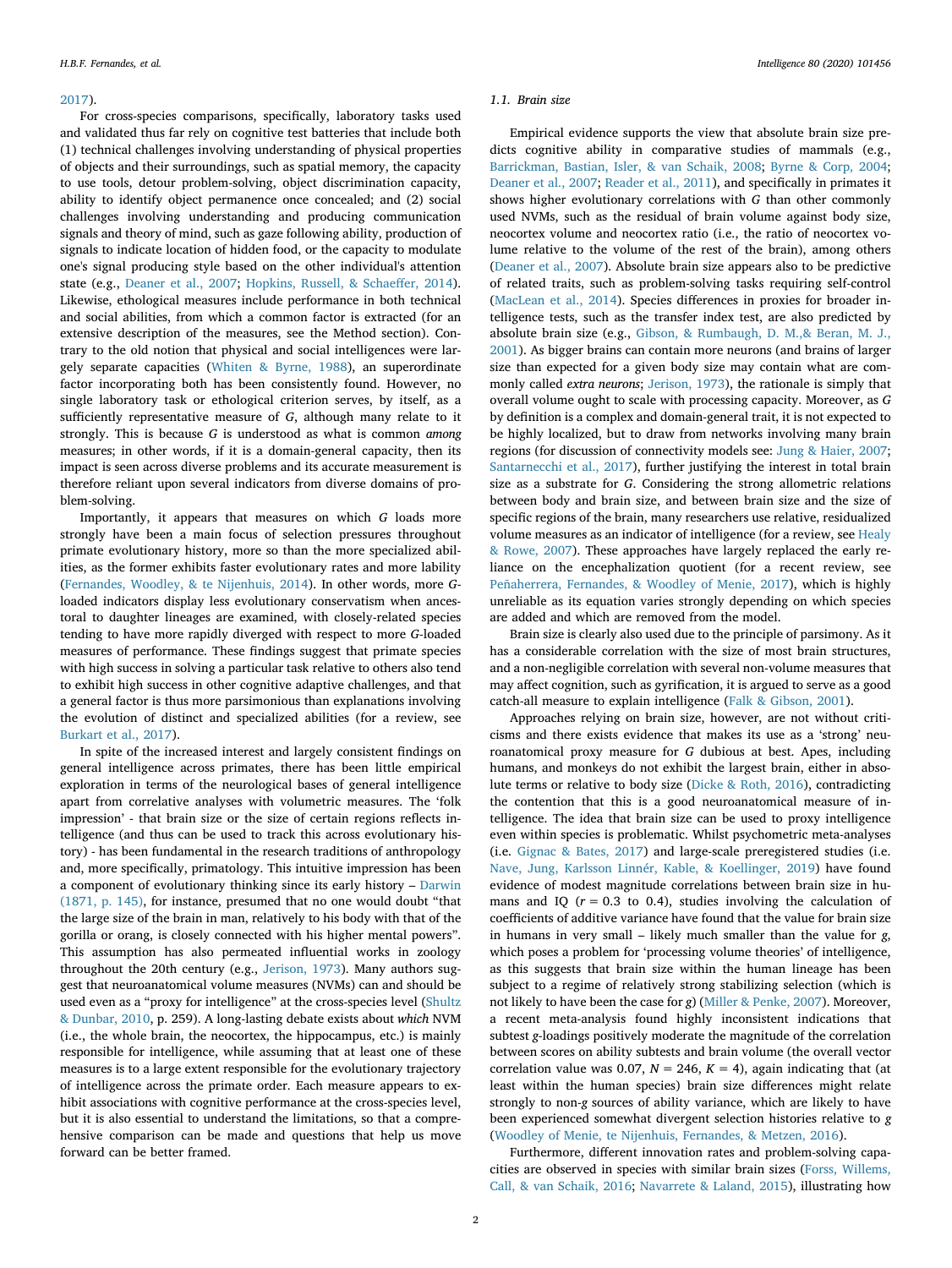other substrates for cognitive performance need to be invoked. These criticisms of the brain size approach are not new, however. Several scholars have expressed concerns with the recent uptake of interest in the absolute brain size in the field of complex cognition (e.g., Chittka & Niven, 2009; Healy & Rowe, 2007), renewing doubts and criticisms expressed decades ago (e.g., Holloway Jr., 1966a, 1966b), arguing that the field should developing in the direction of analyzing more finegrained neuroanatomical candidates for intelligence rather than examining a broad and unspecific proxy such as brain size (Healy & Rowe, 2007).

# 1.2. Major candidate brain structures

# 1.2.1. Neocortex size

The neocortex has been proposed by many researchers to be responsible for complex cognitive information processing, especially in the context of the social brain hypothesis (Barton, 1996; Dunbar, 1992; Dunbar & Shultz, 2007; Shultz & Dunbar, 2010). This hypothesis proposes that, in order to cognitively monitor social interactions in complexifying groups (in terms of size and forms of relations) in primate evolution, larger neocortices were necessary. As such, it is a hypothesis about cognitive processing and executive functions (Shultz & Dunbar, 2010), rather than necessarily specifically about general intelligence. Still, the neocortex has been compared to other volume measures in examinations of the best neuroanatomical predictors of intelligence (e.g., Deaner et al., 2007), and also to ethological counts of intelligencerelated behaviors (social learning, tool use, and innovation rates; Reader & Laland, 2002). However, neocortical size also correlates importantly with rates of tactical deception at a cross-species level in primates (Byrne, 1996), a variable that does appear to be an integral part of the G nexus (Fernandes et al., 2014; Reader et al., 2011).

The case for the neocortex, or its relative volume, as a neuroanatomical indicator of intelligence, is further made by Kaas and Herculano-Houzel (2017), who suggest that a larger neocortex would translate into more neurons to analyze sensory inputs considering the positive relation between its size and its number of neurons. Furthermore, the expanded cortical sheet would contain more cortical areas, permitting more computationally intensive information processing and storage, and decision making. However, they argue that this should manifest as cognitive specialization (Kaas & Herculano-Houzel, 2017), whereas general intelligence is, by definition, generalized contrary to this expectation, reducing the plausibility of the hypothesis of cognitive evolution focused on cortical complexification as a candidate explanation.

The most common employment of neocortex volume as a proxy for intelligence is the neocortex ratio (Dunbar, 1992; Shultz & Dunbar, 2010), operationalized as the size of the neocortex divided by the size of the rest of the brain. However, it too is not without criticisms: The appropriateness of the use of the neocortex ratio as a proper statistical approach to understanding the evolution of the neocortex has been challenged, as the enlargement of any other parts of the brain would decrease the neocortex ratio, leading to expectations of lower intelligence. It is unclear why enlargements in other areas, several of which are known to be involved in complex cognition and to be part of neural circuits that include the neocortex, should be interpreted as decreasing intelligence (Gibson, Rumbaugh, & Beran, 2001). Neocortical volume residualized against body size has also been used as an approach occasionally, although more in the sociality literature than in cognition studies (Deaner et al., 2007).

Among components of the neocortex, the frontal lobe has been central to much discussion especially for the evolution of human intelligence. A common assumption is that high relative enlargement of the frontal lobe is the hallmark of human brain evolution. However, recent evidence using correctly scaled measures and phylogenetic approaches indicates that no such relative enlargement has occurred (Barton & Venditti, 2013), either for humans or apes in general. In fact,

other branches in the primate phylogeny exhibit faster evolutionary rates than those for the former taxa.

# 1.2.2. Cerebellum size

More rarely discussed, but still tested and highlighted especially in more recent publications, is the potential role of the cerebellum in intelligence. It has been argued that an excessive emphasis on neocortical volume has obscured the putative role of the cerebellum and led to its relative neglect (Barton, 2012). Several lines of research indicate that cognitive capacities are predicted by cerebellar size, be it its absolute size or relative to broader measures such as body size. Firstly, as cerebellum size increases in primate lineages, its neuron density exhibits a much less noticeable decline compared to the neuron density decline in larger neocortices (Barton, 2012). Secondly, the cerebellum has undergone rapid evolutionary expansion in the great ape clade (which also exhibits high G; Reader et al., 2011) (see Miller, Barton, & Nunn, 2019, for a brief review). Along with such volume increases, the cerebellum is more intensely connected to the neocortex in apes (Barton, 2012; Rilling, 2006), with these two structures possibly evolving as a coordinated system (Barton & Harvey, 2000). While the cerebellum is usually considered to mainly have a role in motor control, it has long been proposed that it actually is a modulator and augmenter of neurologic function: Connections to motor areas would increase the skill of movement, while connections to cognitive areas would improve the skill of thought-related problem solving (Leiner, Leiner, & Dow, 1989). Thus the observed increased connectivity to neocortical areas may be considerably responsible for increased G.

In fact evidence has accumulated that the cerebellum is involved in many cognitive domains, including planning and decision-making, associative learning, working memory, spatial and episodic memory, mental rehearsal, event prediction, and imitation (for a review, see Barton, 2012). In fact, cerebellar size is more predictive than neocortical size of tool use and extractive foraging (measures of G; Reader et al., 2011; Fernandes et al., 2014) (Barton, 2012). More recent evidence suggests that evolutionary increases in cerebellar size, especially in the lateral cerebellar hemispheres, are correlates with general intelligence in primates through multiple independent evolutionary occurrences (Smaers, Turner, Gómez-Robles, & Sherwood, 2018). Considering these lines of evidence altogether, cerebellar size must be considered one of the main and increasingly studied candidates in terms of the volumetric substrates of G.

#### 1.2.3. Hippocampus size

Although also rarely proposed as being directly responsible for broad, general intelligence, the hippocampus is often invoked as a structure that is integral to the information maintenance and cognitive control functions of the neocortex, especially the pre-frontal cortex (Blair, 2006), and as such figures as a candidate region for neuroanatomical regions responsible for executive function and intelligence when its absolute size is used to predict these variables (Shultz & Dunbar, 2010). Although positive associations are found with executive functions, little has been explored about its relationship with G as it is uncommon to examine hippocampus size comparative analyses of intelligence, especially considering the limited amount of data on hippocampal volume for primates compared to other measures, and considering that the differences among primate species in hippocampal size are slight (Stephan, Frahm, & Baron, 1981).

# 1.3. Beyond correlations

That volumetric measures of the brain, the neocortex, and the hippocampus all show correlations with intelligence is little debated. However, examining the evolutionary associations among traits, and therefore testing whether one may function as the main factor for variation in another during evolution is a more complex endeavor than simply looking at the correlations between variables. Interpreting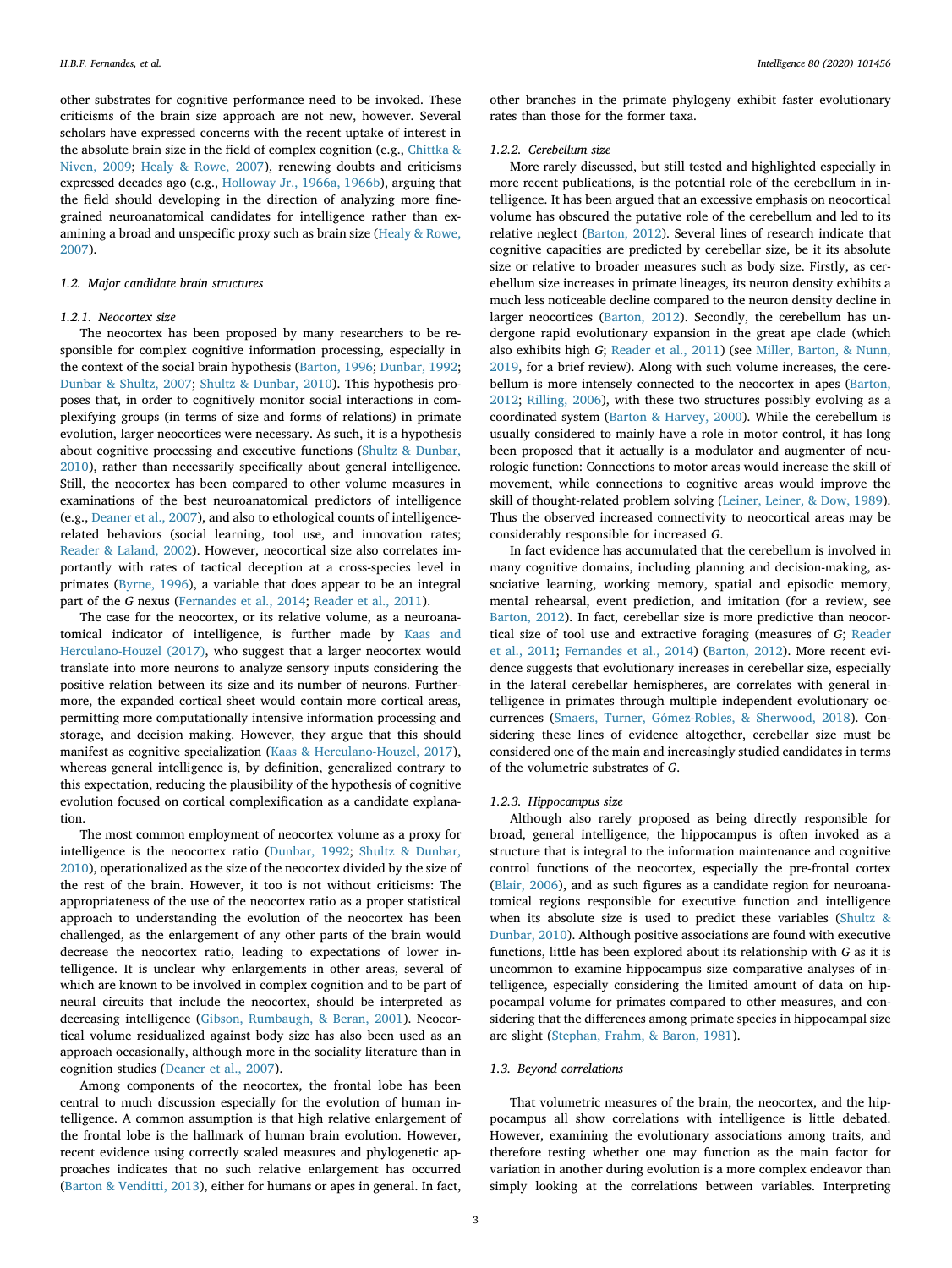| Table 1                                                  | Brief description of the various cognitive indicators and NVMs averages examined in the present paper. This table also provides information on the number species and reported datapoints found on each dataset. |                                                                                                     |                                                                                                         |
|----------------------------------------------------------|------------------------------------------------------------------------------------------------------------------------------------------------------------------------------------------------------------------|-----------------------------------------------------------------------------------------------------|---------------------------------------------------------------------------------------------------------|
| Cognitive Indicator                                      | <b>Brief</b> description                                                                                                                                                                                         | colleagues' (2011), and Byrne & Whiten (1990)<br>Number of Species based on Reader and<br>databases | colleagues' (2011), and Byrne & Whiten (1990)<br>Number of data points based on Reader and<br>databases |
| Social Learning                                          | Adopting a skill or behavioral ability form<br>conspecifics                                                                                                                                                      | 69                                                                                                  | 469                                                                                                     |
| Tool Use                                                 | Generating or employing artifacts or tools                                                                                                                                                                       | 69                                                                                                  | 656                                                                                                     |
| Innovation                                               | Finding novel solutions to unfamiliar problems                                                                                                                                                                   | 69                                                                                                  | 588                                                                                                     |
| Extractive Foraging                                      | in some<br>Accessing food that is known concealed                                                                                                                                                                | 69                                                                                                  | 430                                                                                                     |
|                                                          | way.                                                                                                                                                                                                             |                                                                                                     |                                                                                                         |
| <b>Tactical Deception</b>                                | Behaviors that either attract or redirect the                                                                                                                                                                    | 69                                                                                                  | 95                                                                                                      |
|                                                          | attention of conspecifics generating confusion or                                                                                                                                                                |                                                                                                     |                                                                                                         |
|                                                          | harm                                                                                                                                                                                                             |                                                                                                     |                                                                                                         |
| Neuroanatomical Volume Indicator                         | <b>Brief</b> description                                                                                                                                                                                         | Number of Species in original<br>database                                                           | Reference                                                                                               |
| Residual Brain Size (controlling for allometric effects) | volume extracted after controlling for the species'<br>Residual total encephalic<br>average body mass                                                                                                            | 69                                                                                                  | Estimated for the present manuscript                                                                    |
| Residual Neocortex                                       | Residual neocortex volume extracted after controlling for the species'                                                                                                                                           | 67                                                                                                  | Estimated for the present manuscript                                                                    |
| (controlling for allometric effects)                     | average body mass                                                                                                                                                                                                |                                                                                                     |                                                                                                         |
| Residual Cerebellum                                      | Residual cerebellum volume extracted after controlling for the species'                                                                                                                                          | 67                                                                                                  | Estimated for the present manuscript                                                                    |
| (controlling for allometric effects)                     | average body mass                                                                                                                                                                                                |                                                                                                     |                                                                                                         |
| Neocortex Ratio                                          | The ratio of neocortex volume relative to the volume of the rest of the brain                                                                                                                                    | 67                                                                                                  | Dunbar (1992); Shultz & Dunbar (2010), and estimated for the                                            |
|                                                          |                                                                                                                                                                                                                  |                                                                                                     | present manuscript                                                                                      |
| Absolute Brain Size                                      | Total encephalic volume                                                                                                                                                                                          | 176                                                                                                 | Isler et al. (2008)                                                                                     |
| Absolute Neocortex Size                                  | l area<br>Volume of the neocortical                                                                                                                                                                              | 67                                                                                                  | Navarrete et al. (2018); Stephan et al. (1981)                                                          |
| Absolute Hippocampus Size                                | Volume of the hippocampal area                                                                                                                                                                                   |                                                                                                     | Navarrete et al. (2018); Stephan et al. (1981)                                                          |
| Absolute Cerebellum Size                                 | area<br>Volume of the cerebellar                                                                                                                                                                                 | $67$<br>$176$                                                                                       | Navarrete et al. (2018), Stephan et al. (1981)                                                          |
| Absolute Body Size                                       | The species' body mass                                                                                                                                                                                           |                                                                                                     | Isler et al. (2008)                                                                                     |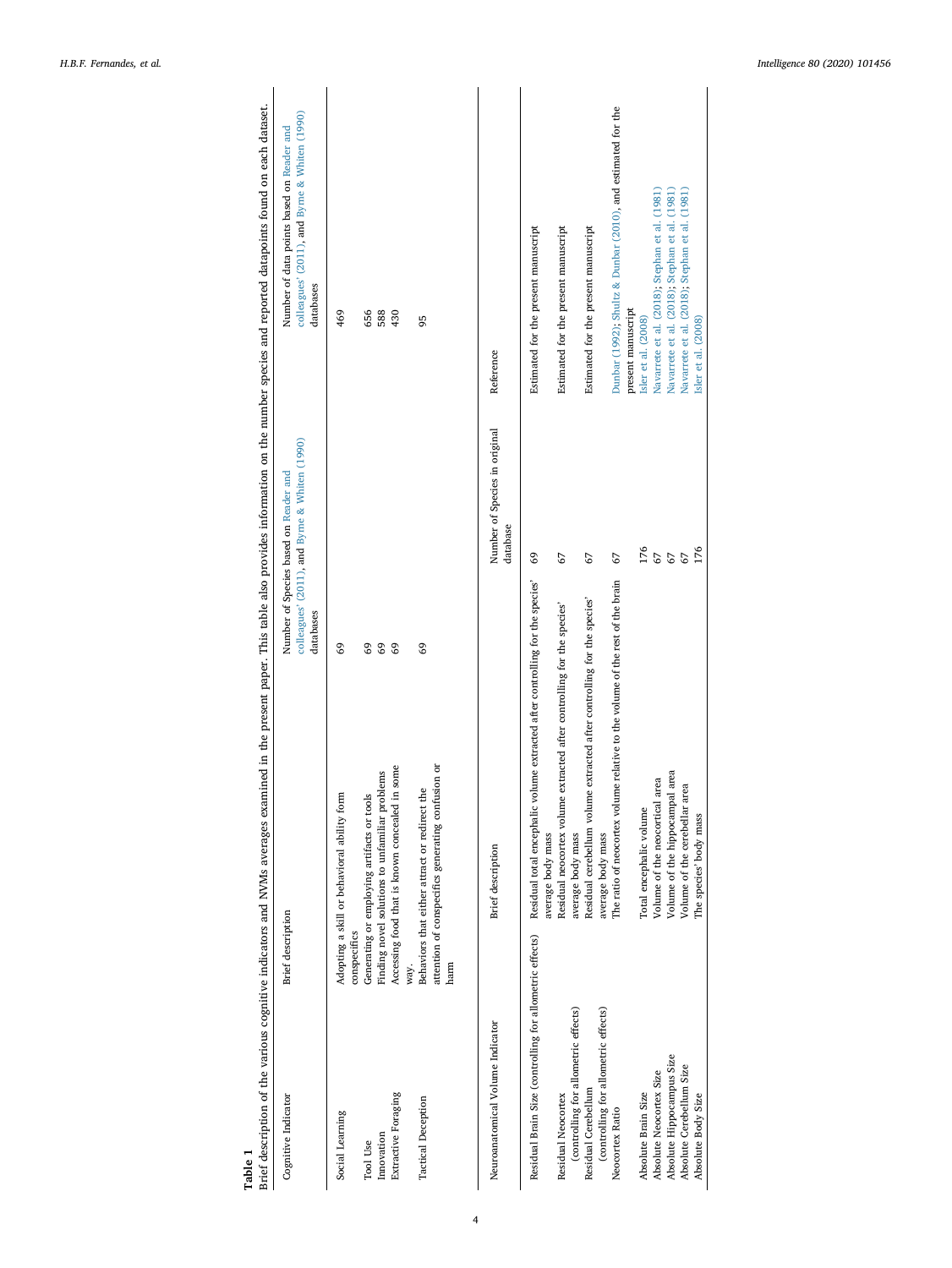evolutionary processes for traits from correlations across extant species can be misleading. A trait that exhibits strong correlation with another may be under a different selection regime, display a different evolutionary trajectory, and only constrain the evolution of the other trait (thus permitting a window of variability, within which no evolutionary influence may be exerted), rather than function as a driver of its evolution. This case can be illustrated with recent studies that have identified different evolutionary trajectories for brain and body size in spite of strong correlation: Analyses of cichlid adaptive radiation indicates that body size exhibited recent bursts of rapid evolution that were not found for brain size – the latter evolved in a gradual manner (Gonzalez-Voyer, Winberg, & Kolm, 2009a). Similarly, in primates, a study of evolutionary rates and selective pressures for brain size and body size has suggested that the overall positive selection identified for both absolute and relative brain size is not found for body size. Many selection mechanisms may be responsible for the relative evolutionary independence of phenotypically and genetically related traits, among which it has been found, in a study of pinnipeds, that body and brain size evolutionary trajectories may be decoupled by sexual selection (Fitzpatrick et al., 2012). Other, hypothetical, scenarios are also possible: increases in brain size in a lineage may require body sizes that accommodate them, but larger body size may have already evolved before due to predation risk or other selection pressures. A similar rationale may be applied to the association between intelligence and NVMs: it is not necessarily the case that they need to evolve in tandem. G and certain (or all) NVMs may have been under different selection regimes and thus may exhibit different evolutionary trajectories, in spite of correlations. Indeed, the human brain volume coefficient of additive variance research of Miller and Penke (2007) is strongly suggestive of this, at least within this taxon.

Another issue with the volumetric approach to understanding intelligence is that comparative studies indicate that neuronal density and gray matter density in many structures of the brain tend to be smaller in species with a larger brain volume (Barton, 2006; which also applies to the frontal lobes; Semendeferi et al., 2011). As such, evolutionary increases in NVMs can be deceptive: For example, in apes the cerebral cortex represents 70–82% of brain mass (more than in other primates) but holds only 19–30% of brain neurons (similar to or less than other mammals; Herculano-Houzel, Collins, Wong, & Kaas, 2007). Consequently, it is an expansion of white matter that is favored in larger brains to maintain conduction speed (Barton, 2006; Herculano-Houzel, Mota, Wong, & Kaas, 2010; Wen & Chklovskii, 2005), with processing power increases thus not being the main outcome of the evolution of larger brains. While increased connectivity between closely-positioned neurons may exist in larger brains, it is decreased among different regions of the brain in spite of a higher number of axons in the white matter (Semendeferi et al., 2011). As general intelligence is influenced by cortical connectivity, it is likely to have considerable independence from brain or neocortex volume, being also importantly influenced by other factors.

It is undeniable that NVMs and intelligence show correlation at the comparative level. However, to further understand the associations of G and NVMs and examine the degree to which they share an evolutionary history, it is necessary to compare their evolutionary processes, namely what selection regimes have they been under, and to test if they are convergent. It is also essential to compare their rates of evolution, as even though they may be evolving in the same directions (with one increasing when the other increases, and decreasing when the other decreases, thus are positively correlated across evolutionary history), G might be evolving at a faster rate than NVMs, thus necessitating that other covariates be invoked as potential substrates. The present study aims to address these questions.

In sum, this study has the goal of examining how comparable the evolutionary history of G in primates is compared to the above commonly employed and defended neuroanatomical volume measures. Exploring all possible brain areas, each operationalized in many ways

(e.g., absolute size, residualized against body size, or using its ratio to the rest of the brain, etc) would constitute a largely exploratory approach that permits capitalizing on chance and difficult theory construction. Rather, only already used NVMs and in specific operationalizations that have led to positive correlation coefficients with intelligence measures will be examined, thus this study builds on previous hypotheses and evidence.

# 2. Method

### 2.1. Datasets

Data on the following variables will be collated from previous publications and used in the analyses subsequently detailed (see Table 1.):

I) G (Byrne & Whiten, 1990; Reader et al., 2011): The information compiled by Reader et al. (2011) covers over 4000 publications, and 69 species describing four ethological dimensions or classes of cognitive abilities (social learning, tool use, innovation, and extractive foraging). Data on a fifth dimension (deception) were obtained from Byrne and Whiten (1990). These five variables refer to ethological counts of behavior described in the literature. Ethological counts for each of the five classes of behavior were registered in the database for each species, and residualized against research effort for the respective species. Research effort reflected the number of papers published in general for each species across the same journals from which the counts of behavior were obtained, thus indicating how much researchers focus on each species irrespective of identifying complex problem solving. These data were also obtained from Reader et al. (2011), for consistency with the ethological counts of behavior in terms of sources used.

In previous literatures using this dataset, a G factor was estimated in an exploratory fashion using principal components analysis, principal axis factoring (Reader et al., 2011), and subsequently using unit weighted factor scoring (Fernandes et al., 2014). These approaches led to highly convergent factors. Even so, as factor loadings produced with principal components analysis and principal axis factoring in small samples are less reliable than those computed with unit-weighted factoring because of large standard errors (Figueredo et al., 1995 and Gorsuch, 1983), the G factor used in the present analysis was derived from the unit weighted factor estimated by Fernandes et al. (2014). It explained 62% of the variance among the five cognitive capacities.

To permit an understanding of the meaning of G, it is important to conceptualize the five cognitive abilities comprising it:

- (i) Tool use: Generating and employing artifacts to solve physical and social problems. This measure is considered as an indicator of the organism's capacity to change and control its immediate environment (Darwin, 1871; Gibson & Ingold, 1993; Washburn, 1959; Wynn, 1988). Tool use has been demonstrated to be associated with other intelligence indicators in primates and non-primate species (Lefebvre, Reader, & Sol, 2004; Reader & Laland, 2002), as is often seen as a classic intelligence measure (see Matsuzawa, 2001; McGrew, 1993).
- (ii) Extractive foraging: The capacity to extract food items known to be cached or concealed. Previous research indicates this ability is linked both with NVMs and G (Gibson, 1986; Parker & Gibson, 1977; Reader et al., 2011; van Schaik & Isler, 2012). It also exhibits considerably high evolutionary lability and evolutionary rates among primate species (Fernandes et al., 2014).
- (iii) Innovation: A measure of new solutions to complex (and potentially novel) social or environmental problems. It relates to the capacity to ontogenetically adapt to new environmental conditions and is thus considered a proxy for intelligence (Lefebvre et al., 2004; Reader & Laland, 2002; Sol, Duncan, Blackburn, Cassey, &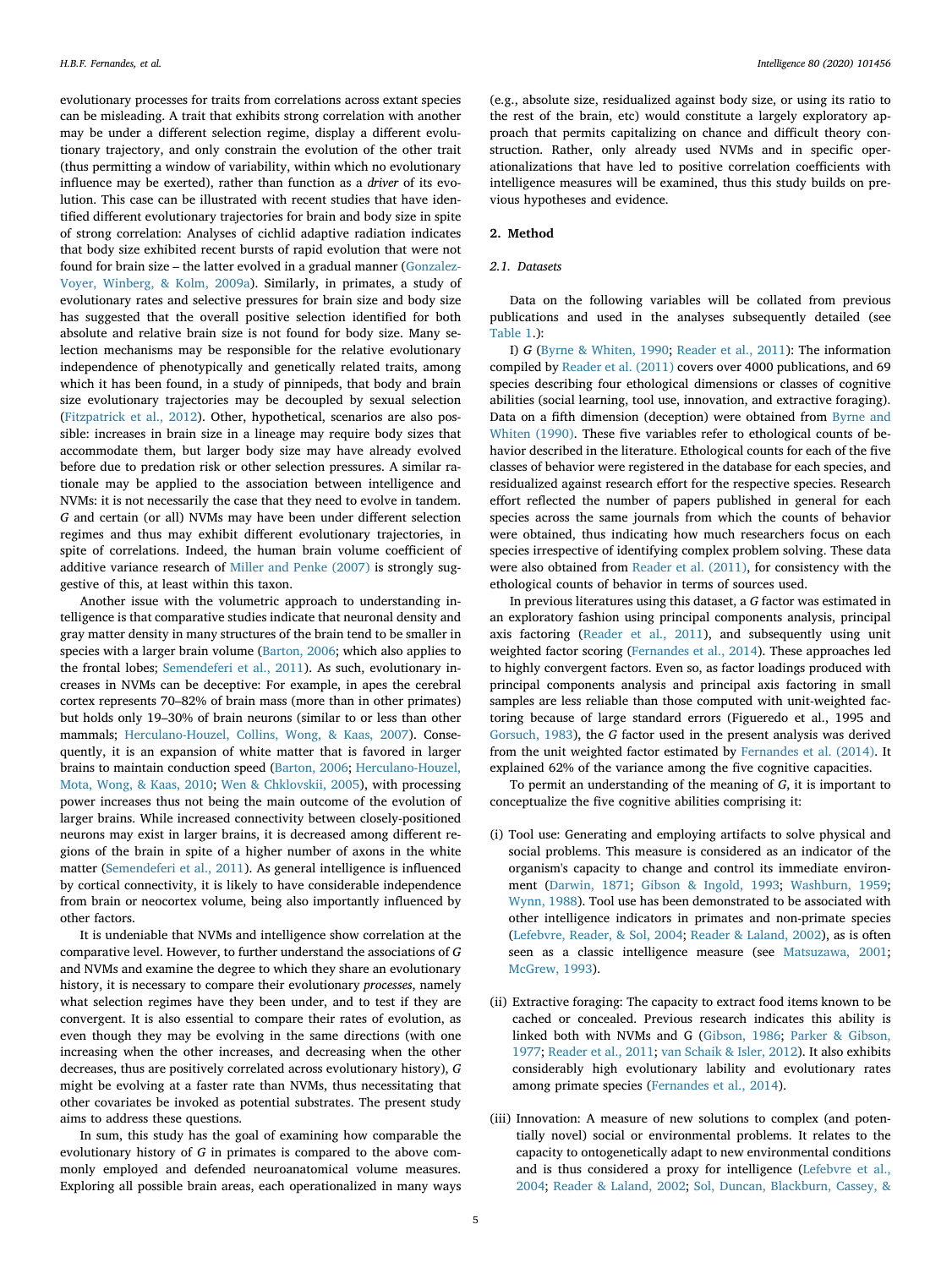#### Lefebvre, 2005).

- (iv) Social learning: The capacity to acquire skills and information from conspecifics (e.g., family members, peers, or other adults). Past publications identified social learning as a central component of social or Machiavellian intelligence (Byrne & Whiten, 1988; Whiten & Byrne, 1988).
- (v) Tactical deception: Behaviors that reorient the attention of others misleading, take advantage of, or otherwise damaging others (Byrne & Whiten, 1988). In spite of exhibiting the lowest factor loadings from G and lowest

This dataset has been used extensively in the animal cognition literature (e.g., Fernandes et al., 2014; Heldstab et al., 2016; Navarrete, Reader, Street, Whalen, & Laland, 2016; Street, Navarrete, Reader, & Laland, 2017). As it is not the result of manipulations or human interventions for measurement, this approach has the desired quality of being species fair rather than possibly being biased (by factors such as perceptual, anatomic, or motivational advantage in performance) toward certain species over others as has been speculated to be the case with laboratory tasks for the measurement of animal cognition. Importantly however, in previous publications, the G factor extracted from these five measures was found to be highly correlated with and is thus validated by diverse experimental measures (Day, Coe, Kendal, & Laland, 2003; Reader et al., 2011; Timmermans, Lefebvre, Boire, & Basu, 2000) and qualitative rankings based on reviews of ethological studies (Roth & Dicke, 2012). Moreover, the approach of using aggregated measures such as these leads to considerable reliability, as error in individual measurement tends to be randomly distributed, and as such at the aggregate level error is canceled out (Lubinski & Humphreys, 1996).

II) Brain size (Isler et al., 2008): Data on 3813 specimens corresponding to 176 non-human primate species are available for overall brain size. Measurement is highly reliable, not needing correction, given very high inter-researcher reliability in the estimations made (Isler et al., 2008). Moreover, for the overwhelming majority of data points, the original collecting locality and other information for the specimen are known, permitting avoidance of misclassification with respect to sister species. Data from sources other than Isler and colleagues' own measurement were added from the literature by the original authors for species with insufficient data.

III) Neocortical, cerebellar, and hippocampal size (Navarrete et al., 2018; Stephan et al., 1981): Stephan and colleagues amassed a database comprising the volumes of multiple neuroanatomical regions for 45 primate species. As is common practice for neuroanatomical analyses involving primate species (e.g., Deaner et al., 2007; Dunbar, 1992; Shultz & Dunbar, 2010), this database will be employed. However, it will be combined with recently published data made available by Navarrete and colleagues on more species and more specimens for many of the same species, totaling a 67-species database for the neocortex, hippocampus, and cerebellum.

IV) Body mass (Isler et al., 2008): Data on body mass permits residualizing NVMs against it so as to examine if it is relative or absolute NVMs that exhibit more evolutionary similarity to G. The updated data source compiled by Isler and colleagues will be used, as it not only includes original data for the same species as brain size, but also adds data points reported in previous publications that focused on examining the validity of body mass measurement in primatology. Chief among these is Smith and Junger's (1997) effort to examine the shortcomings of previous sources commonly employed in comparative analyses, and to provide updated, more reliable estimates.

While it served the literature immensely by motivating discussions about the neuroanatomical basis of intelligence for decades, the encephalization quotient will not be included in present analyses as a measure given (1) the now almost unanimous agreement upon its severe statistical limitations and biases, (2) its inferiority to absolute or residualized NVMs in its capacity to predict intelligence, and (3) the strong variation in encephalization values assigned to species depending on which are included in analyses (for reviews, see Falk & Gibson, 2001; Peñaherrera Aguirre & Fernandes, 2018).

All variables will be log-transformed prior to analyses as is common practice in comparative studies, due to the high observed skewness inherent in cross-species data (Harvey, 1982). NVMs that are commonly residualized against body size in the cognitive literature will be included in both raw (i.e., absolute) and residual form in the analyses.<sup>2</sup> Residuals will be computed with ordinary least square regressions (OLS). The proportion of the Neocortex to the rest of the brain (i.e., neocortex ratio), a common index in the comparative literature, will also be included in addition to raw variables and residuals. However, following Shultz and Dunbar's (2010) inclusion of the raw hippocampal volume only, and given the lack of other comparative studies that focused on residual hippocampal data specifically in both theoretical and empirical comparative work on G, here the hippocampus volume will not be residualized against body size.<sup>3</sup>

For all analyses, a phylogenetic tree will be obtained from 10ktrees. fas.harvard.edu (Arnold, Matthews, & Nunn, 2010). Phylogenetic trees represent the pattern of relatedness among species, with speciation events represented as nodes and daughter lineages that result from speciation represented as branches emanating from a node. Arnold et al. (2010) made available a consensus tree for the primate order, relying both on molecular data and fossil data available in the literature. Considering one goal of the present study involves estimating evolutionary rates of change on measures across time, the phylogenetic tree selected had branch lengths representing time elapsed since speciation (i.e., the so-called ultrametric tree), with the horizontal axis of the tree reflecting time in millions of years. Furthermore, most phylogenetic comparative methods that will be used in the present study, including estimation of trait conservatism, have been developed for this type of tree topology (Garamszegi, 2014). Data for traits of interest, to be analyzed using the phylogenetic tree through the methods described below, can be entered for extant species (i.e., at the tips of the tree). Rather than being independent data points, the data for the species have a pattern of interdependence determined by the tree topology, and this permits estimating (a) how conserved the trait in question is, (b) the rate of change for the trait across time (i.e., branch lengths for the tree), (c) the fit of several selection models to explain the extant species variation in the trait; as fully detailed in the section below.

## 2.2. Analyses

In terms of adequate sample size, previous simulations indicate that it is feasible to estimate a trait's phylogenetic signal, within a range of 80–90% of statistical power, with more than 20–30 species. Datasets with more than 45 species often reach 100% of statistical power (Blomberg, Garland Jr, & Ives, 2003; Freckleton, Harvey, & Pagel, 2002). The present analyses exceed the minimum suggested range of 20–40 taxa. Pagel's  $\lambda$  and Blomberg et al.'s K were estimated to determine the degree of phylogenetic signal (PS) (Kamilar & Copper, 2013; Nunn, 2011). We decided to use both indicators of phylogenetic signal considering that there is no consensus in the literature as to

<sup>&</sup>lt;sup>2</sup> It should be noted that controlling for the so-called 'effects' of body size on the traits studied (on the basis that it may constrain/influence their evolution) is a common but controversial approach. It has been argued that controlling for size also removes adaptive variance (stemming from adaptations to maintain functional equivalence or from a common cause of variation in size and in the trait in question; Fleagle, 1985; Jeschke & Kokko, 2009; Roff, 2001; Smith, 1980), thus it might reduce the power of the traits as predictors of intelligence when applied to NVMs (Deaner et al., 2007). Interpretations of results of residualized measures are made with caution, considering this caveat.

<sup>&</sup>lt;sup>3</sup> For rigor, phylogenetic residuals (Revell, 2009) were also computed instead of residuals using OLS regression, but as they led to final results within rounding error of those relying on OLS regression, only the latter are reported.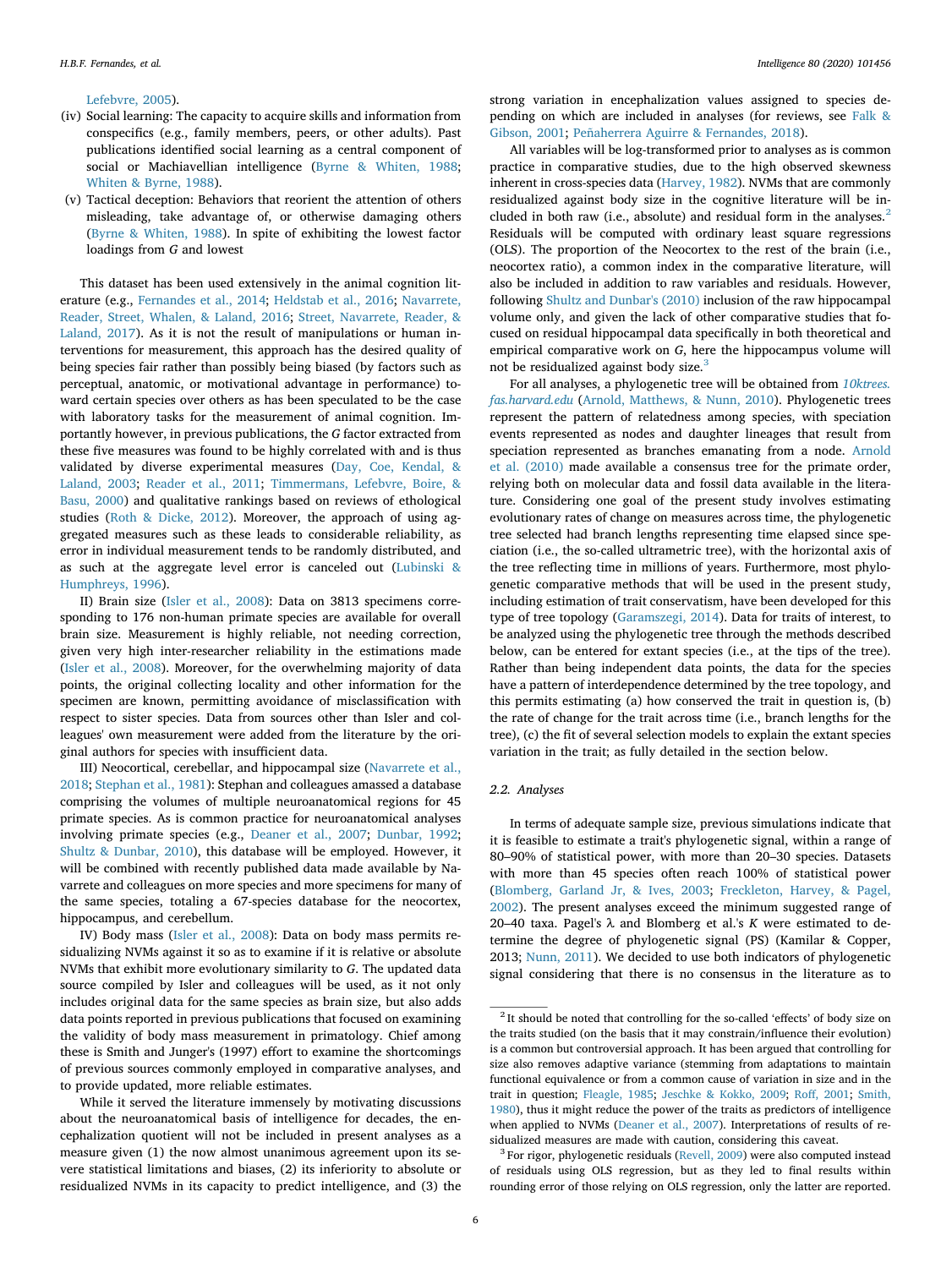which index better reflects the true pattern of conservatism (Münkemüller et al., 2012). K as a statistic tends to underestimate the true PS at low to intermediate levels, and λ tends to overestimate it at intermediate to high levels. A more accurate estimation of PS can be obtained using both metrics. As such,  $K$  and  $\lambda$  have produced considerably divergent results in simulations and in empirical data (Fernandes, 2014; Münkemüller et al., 2012), sharing as little as 34% of the variance in estimated PS at times.

Moreover, they are differently designed: K permits the assessment of whether a trait is more conserved than expected under Browninan motion, which appears to be the case for brain size in the primate phylogeny (Kamilar & Cooper, 2013), whereas λ simply yields a range of values, ranging from no conservatism (0) to Brownian motion (1).

Evolutionary rates (units per million years) were estimated with the Geiger package for R. We used both ln-transformed and standardized (Z) scores as both approaches are used for comparing different traits on the same metric. While log-transformation avoids overestimation of evolutionary rates for the traits with high values (Adams, 2013; Gingerich, 2009; O'Meara, Ané, Sanderson, & Wainwright, 2006), Zscores permit comparing all traits in terms of units of standard deviation (Hunter & Hamilton, 2002), thus, as with indices of phylogenetic signal, each approach has its advantages, with no consensus in the literature as to which is superior.

More specifically, standardizing forces all variables to have the same mean (0) and a standard deviation of 1. It maintains the proportions of the distances among datapoints – that is, if in the original metric there is a difference of magnitude  $x$  between species A and B, and of magnitude  $2 \times$  between species C and D, the difference in standard deviations between C and D will be twice as large as that between A and B, and will exhibit the same numerical value no matter what the original metric was. As such, estimates of phylogenetic signal, and the fit for evolutionary models are equivalent for variables in different metrics (e.g., meters, centimeters, cubic centimeters, etc.) once standardized, and they are also the same for standardized and the respective non-standardized raw variables.

However, Z scores, used by themselves, have an important limitation: while they are desirable in that they make variables in different metrics behave the same in phylogenetic analyses, they have the unwanted side effect of also making different intervals within a single metric behave the same: for instance, the vector (1,2,3,4,5) in centimeters would exhibit the same evolutionary rate as the vector (101,102,103,104,105) in centimeters, as the proportions that are maintained when standardizing a variable are those among intervals between scores, and not among the scores themselves. Therefore, with comparison of evolutionary rates using z-scores only, one obtains estimates of speed of absolute change, rather than speed of relative change (i.e., relative to the basal value; 1 in the first example and 101 in the second).

To address that limitation, log-transforming the variables permits comparing proportions among scores themselves, and thus the latter vector shows much smaller intervals than the other vectors and a much smaller evolutionary rate once log-transformed. As such, log-transforming provides a scale-free set of values within metrics, as scores are in proportion to the mean for the variable. In fact, several authors have proposed log-transforming data prior to evolutionary rate estimations, especially in cases where traits measured in different metrics are studied (Adams, 2013; O'Meara et al., 2006; Ackerly 2009; Gingerich, 2009).

In other words, log-transforming the data permits estimations of relative rate of change in proportion to the mean for each trait, while standardizing the data permits estimations of rate of change relative to the range of values in the distribution of each trait, while both approaches permit comparison among different metrics. Considering their unique characteristics, these two approaches are not fully interchangeable, and thus can be used in a complementary fashion to attain a more comprehensive interpretability of estimates.

To examine if the traits in question in this study have been exposed to similar or different selection regimes across the primate phylogeny, each trait was examined and compared under five different evolutionary models: Brownian motion, early burst (EB), acceleration, Ornstein-Uhlenbeck (OU), and λ (i.e., phylogenetic lability) as detailed below (cf. Hernandez et al., 2013; Peñaherrera Aguirre & Fernandes, 2018). These models permit an examination of why a trait exhibits high lability and another high conservatism in the phylogeny of interest; that is, the selection process behind the observed phylogenetic signal and evolutionary rates.

I) Brownian motion refers to the null model of evolution of a trait based on the length of the branches in the phylogenetic tree, simply reflecting the passage of time, with no particular direction of trait change (i.e., increases or decreases) and no alteration in the evolutionary speed (i.e., acceleration or deceleration), but rather reflecting a random walk under a stable rate (Nunn, 2011).

III) The acceleration model takes into consideration the swiftness of trait evolution (Pagel, 1999), with values larger than one being associated with linearly increasing rates of evolution with time. Relative to the Brownian motion model, it adds a parameter, which when larger than 1 suggests accelerated evolution toward the tree tips, and thus taxon-specific adaptations.

II) Similarly, the EB model (Harmon et al., 2010) permits assessing accelerated evolution but it differs from the previous model in that it estimates whether there has been an exponential increase or decrease of the evolutionary rate of the trait over time (Peñaherrera Aguirre & Fernandes, 2018), by adding an additiona parameter. When this parameter is estimated as zero it is equivalent to evolution under Brownian motion, whereas it is assumed there is niche-filling (i.e., rapid change) followed by an exponential decrease of evolutionary rates if the value is less than 0. This is expected when new ecological niches open up and become saturated over time.

IV) The OU model also adds a parameter  $(a)$  relative to the Brownian motion model, for the strength of a constraint force; that is, a selection pressure toward a certain value for all taxa in the phylogeny (Hansen, 1997). Although often associated with stabilizing selection, the OU model actually examines whether the trait is being selected toward an optimum point, which can be achieved not only through stabilizing selection but also through directional selection (Ingram, Harmon, & Shurin, 2012). The rates estimated by the OU model range from 0 to infinity.

V) Alternatively, λ simply modifies the length of the branches based on the phylogenetic signal associated with the trait (where values lower than 1 indicate evolutionary lability), without offering an explanation as to why such lability has occurred (i.e., what selection pattern led to it). As such, this model serves as a catch-all alternative to the previous models, whereby the Brownian motion model is rejected but the trait evolution pattern in the phylogeny does not fit any of the above evolutionary processes.

The weights associated to each Akaike Information Criteria (AIC) value were used to determine the best model. This is a relative fit index that takes into consideration the log likelihood of the model being tested for a particular variable, and penalizes more complex models (i.e., those with more parameters being estimated). Lower AIC values reflect better fit, and as this index is used to compare among alternative models, there is no cutoff for acceptable values. Instead of subjectively comparing AIC values across models, we transformed them into Akaike weights (for a detailed review and description of this approach, see Wagenmakers & Farrell, 2004), which can be interpreted as conditional probabilities for each model.

Considering this lack of a cutoff for AIC values, we used likelihood ratio tests to determine whether the fit of each model for each measure was statistically different from Brownian motion. This permitted us to objectively determine if the models were a better fit than this null hypothesis.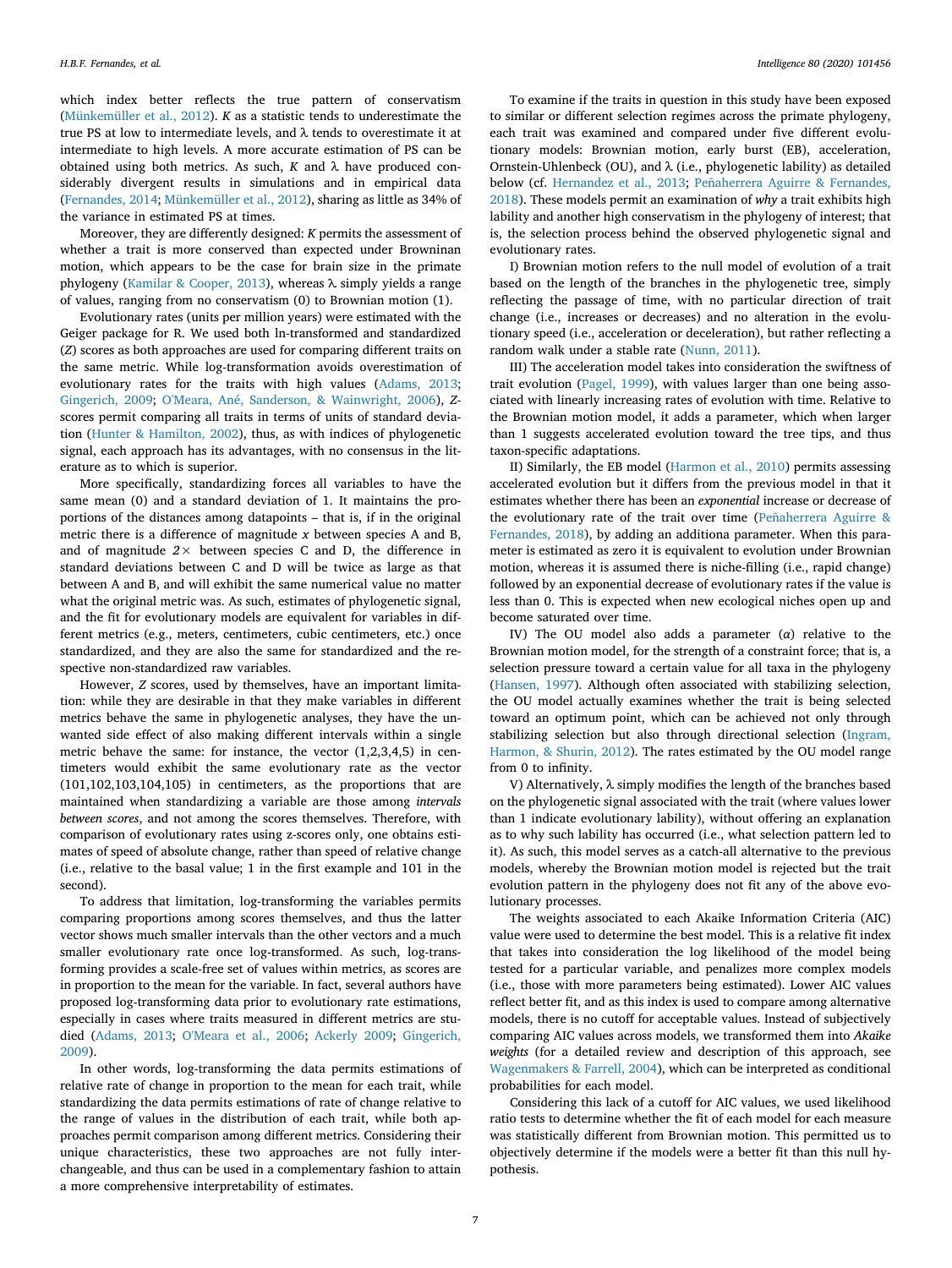#### Table 2

Phylogenetic signal estimates (Pagel's  $\lambda$  and Blomberg's  $K$ ) reflecting the degree of conservatism of general intelligence (G) and of the neuroanatomical volume measures in the primate phylogeny.

| Measure                   | λ.                | К                 |
|---------------------------|-------------------|-------------------|
| G factor                  | $0.62^{a,b}$      | $0.13^{a}$        |
| Residual brain size       | $0.96^{a,b}$      | $0.34^{a\dagger}$ |
| Residual neocortex size   | $0.44^{a,b}$      | 0.43 <sup>b</sup> |
| Residual cerebellum size  | $0.46^{\rm a}$    | $0.18^{a}$        |
| Neocortex ratio           | 0.88 <sup>b</sup> | $1.74^{b}$        |
| Absolute brain size       | 0.99 <sup>b</sup> | $3.31^{a,b}$      |
| Absolute neocortex size   | 0.99 <sup>b</sup> | 1.46 <sup>b</sup> |
| Absolute hippocampus size | 0.98 <sup>b</sup> | 1.00 <sup>b</sup> |
| Absolute cerebellum size  | 0.99 <sup>b</sup> | 1.68 <sup>b</sup> |
| Absolute body mass        | 0.99 <sup>b</sup> | 1.98 <sup>b</sup> |

Denotes the parameter value is significantly different from the Brownian motion model ( $p \leq .05$ ).

 $<sup>b</sup>$  Denotes λ is significantly different from zero.</sup>

### 3. Results

# 3.1. Phylogenetic signal

The phylogenetic signal (PS) for G, cerebellum size, and neocotex size was low when estimating K, and low to medium when estimating  $λ$ . It was consistently higher (reflecting less evolutionary lability and thus stronger conservation) for other NVMs. These results are presented in detail in Table 2.

Only residual cerebellum size and G exhibited a K value nonsignificantly higher than 0 (and in the case of  $\lambda$ , only residual cerebellum size). This indicates that only with respect to these variables have primate lineages differentiated radically relative to ancestral taxa (and therefore to sister lineages), retaining only a small or negligible degree of conservation, while other measures retain an important degree of conservation in spite of millions of years of speciation. Recall that a PS value of 0 indicates that sister taxa are no more similar to each other than they are to distant lineages, with selection thus having completely erased or replaced the pattern of shared ancestry on the variable in question as selection produced intense changes in most lineages (either toward converging values, or toward disparate values across lineages). Analyses of selection regimes presented subsequently in this paper will help elucidate what selection regime(s) is or are behind the high evolutionary lability of G and residual cerebellum size.

Still, not only in G and residual cerebellum size, but rather in all residualized variables, λ was found to be significantly lower than the expectation of Brownian motion ( $PS = 1.0$ ), suggesting that these variables exhibit at least some evolutionary lability. This was also the case for all residualized variables and the G factor when K was used to estimate PS, except for residualized neocortex size. Recall that, theoretically, variables perfectly conforming to Brownian motion exhibit a random walk of slow changes in random and varying directions, making sister lineages more similar to each other than they are to distant relatives. Such traits would be considered conserved. In contrast, G and residualized NVMs exhibit a phylogenetic history that shows a significant indication of selection relative to the conservation assumption of the Brownian motion value of 1.0, although only G and residual cerebellar size exhibit PS nonsignificantly different from 0.

A different picture was found for absolute (i.e., non-residualized) NVMs and body mass however, which not only exhibited the highest or close to highest possible  $\lambda$  values, but also surpassed 1.0 in K estimates in most cases, indicating that they are even more conserved than expected through Brownian motion. Recall that  $K > 1$  suggests stasis or severe constraint in evolutionary change, leading sister taxa to be even more similar to each other than in cases where there is random slow changes in varying directions; it appears that absolute NVMs conform to this pattern, especially brain size, which exhibited a  $K$  value more than



Fig. 1. Estimated evolutionary rate in standard deviations per million years of G, of neuroanatomical volume indicators residualized and non-residualized against body mass, and of body mass, in a comparable metric after Z-score transformation. Bars represent standard errors of the mean.

three times higher than would be found if it conformed to Brownian motion.

To summarize, the pattern of evolutionary lability estimated through  $\lambda$  and  $K$  suggests that variability with respect to absolute NVMs and body mass tend to be selected against or constrained in the primate phylogeny. Once controls for body mass are implemented for NVMs, it can be shown that there is some lability, but usually not as much as for G except for the cerebellum and, to a lesser degree, the neocortex.

#### 3.2. Evolutionary rates

In analyses of evolutionary rates, non-residualized G and residualized G exhibited higher rates relative to NVMs, which were almost all below 0.05, as displayed in Fig. 1. The exception is cerebellum size, both with and without body size residualization: its evolutionary rates were approximately two thirds as fast as those for G. Although residual neocortex size and residual brain size exhibited higher evolutionary rates than the remaining NVMs, their rate was only approximately half of that observed for the residual cerebellum. These results permit ranking the examined NVMs into three main groups, in terms of evolutionary rates: (1) residual and absolute cerebellar size were fastest, (2) residual neocortex and residual brain size were intermediate, and (3) other NVMs and body size were slowest, evolving up to an order of magnitude more slowly than G.

#### 3.3. Selection regimes

A similar pattern of contrast between G, residual cerebellum and residual neocortex, and other measures, is suggested by the selection model comparisons, as presented in Table 3. The  $\delta$  estimates were of high magnitude for G, around an order of magnitude higher than those estimated for residualized NVMs except for the cerebellum (presenting intermediate values), whereas non-residualized NVMs exhibited either no acceleration, or negative acceleration in the case of brain size (which is compounded by a negative, exponential acceleration identified with the a parameter of the early burst model). In accordance with this difference among measures, G exhibited a strong trend toward a selection optimum throughout the phylogeny, as can be observed with the α parameter of the OU model.

Recall that the three selection models tested are not mutually exclusive, but rather they are tested against the assumption of Brownian motion in each trait. Identification of significant and very high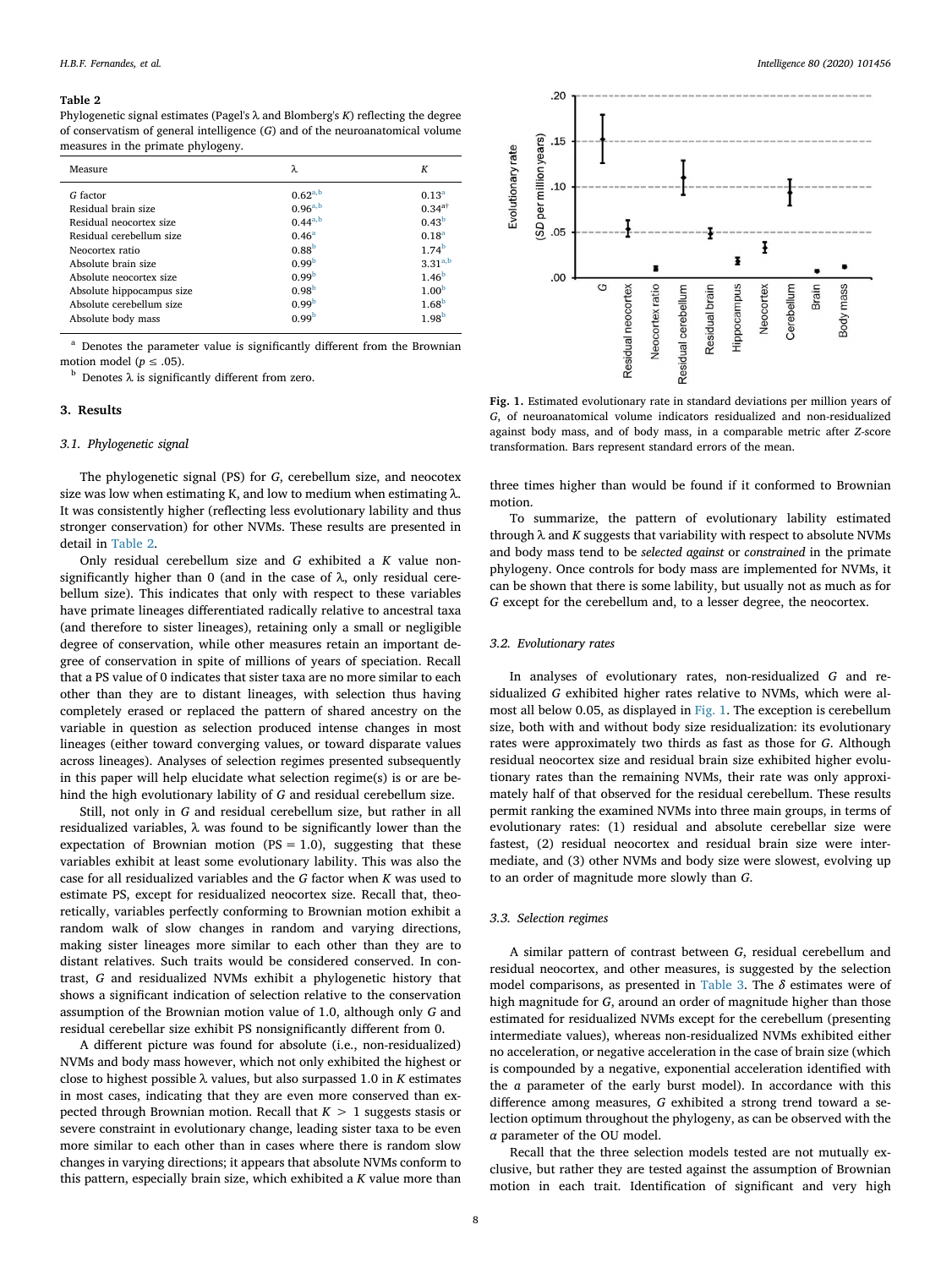#### Table 3

Parameter estimates for rate acceleration, early-burst (EB), Ornstein-Uhlenbeck (OU), and phylogenetic signal (PS) models of evolution of species-level general intelligence (G) and of the neuroanatomical volume measures in the primate phylogeny.

| Measure                                                | Acceleration $(\delta)$ | Early burst<br>(a)   | Ornstein-<br>Uhlenbeck $(\alpha)$ |
|--------------------------------------------------------|-------------------------|----------------------|-----------------------------------|
| G factor                                               | 49.43*                  | 0.00                 | $0.34*$                           |
| Residual brain                                         | $4.28*$                 | 0.00                 | $0.03*$                           |
| Residual neocortex                                     | $7.25*$                 | 0.00                 | $0.08*$                           |
| Residual cerebellum                                    | $19.74*$                | 0.00                 | $0.14*$                           |
| Neocortex ratio                                        | 1.23                    | 0.00                 | 0.02                              |
| Absolute brain size                                    | $0.19*$                 | $-0.06*$             | 0.00                              |
| Absolute neocortex size                                | 1.01                    | 0.00                 | 0.00                              |
| Absolute hippocampus                                   | 1.43                    | 0.00                 | 0.00                              |
| size<br>Absolute cerebellum size<br>Absolute body mass | 0.59<br>0.42            | $-0.04*$<br>$-0.03*$ | 0.00<br>0.00                      |

*Note:* The early-burst parameter  $\alpha$  was constrained to have an upper ceiling of 0.0, as positive values represent the opposite of an evolutionary early burst, an expectation already tested in the Acceleration model.

estimates of  $\delta$  and  $\alpha$  for G and, to a lesser extent, for residualized NVMs (especially the cerebellum) indicate that in more recent primate history the rate of evolutionary change on these variables has increased compared to the rate estimated for the early history of primates, and that these accelerated changes have not occurred toward random directions but rather mostly toward an optimum. Combined with results of previous analyses, it can be inferred that such accelerated changes toward an optimum were mostly increases in G and in the size NVMs relative to body size for most primate clades (Reader et al., 2011) though the present analyses by themselves are not designed to indicate direction, especially in the absence of data for ancestral species.

Additional analysis testing the relative weights of fit for the alternative models (Table 4) indicate that the acceleration and OU models are highly parsimonious for G. In contrast, the residualized NVMs assumption strongly rejected the Brownian motion null hypothesis with the favored model simply being one of trait lability – indicating that they are not highly conserved traits but fail to exhibit a clear trend in a particular direction or in acceleration or deceleration across evolutionary time. Again, the exception was residualized cerebellar size, for which the best fitting models were the acceleration and OU model just as in the case for G, although parameter estimates were not as high for the cerebellum as they were for G (see Table 3). Non-residualized NVMs, on the other hand, exhibited Brownian motion as the most parsimonious model, or in some cases they conformed to EB, with negative acceleration.

#### 4. Discussion

This study aimed to compare the evolutionary patterns (i.e., phylogenetic conservatism, evolutionary rates) and processes (i.e., strength of selection regimes and changes therein across the phylogeny) of general intenlligence (G) and neuroamatomical volume measures (NVMs) in the primate order. While numerous previous studies have assessed the correlation strength of G with NVMs, it has become clear in the phylogenetic comparative methods literature more broadly, that correlations do not necessarily imply shared evolutionary processes or evolutionary causation, with correlated traits not uncommonly exhibiting disconcerted patterns and processes of evolution (e.g., Fitzpatrick et al., 2012; Gonzalez-Voyer, Winberg, & Kolm, 2009b). While largely exploratory in nature, as a first examination of the strength of evolutionary convergence between G and the most commonly used NVMs, it was hypothesized that at least some differences would be identified, as (1) the case for other neural factors behind intelligence has been convincingly made multiple times, which would require that volumetric measures are not perfectly convergent with G, (2) the size of the brain or its components is frequently negatively associated with neuronal density, and (3) profuse debates over which NVM is the best proxy for G have led to the identification of several limitations and generally moderate effect sizes.

It is clear that NVMs are employed as proxies for intelligence because of how easy it is to measure them, in comparison to histological indices, and because of the predictive power that size measures have upon some other neurological indicators. For instance, the encephalization quotient was interesting because of its hypothesized relation to the concept of "extra neurons" (above the number of neurons necessary to operate a body of the size of the species in question; Jerison, 1973). However, the multiple analyses conducted in the present study led to largely non-converging results when comparing G and most NVMs (with exceptions discussed below), suggesting a low similarity in their evolutionary patterns and processes. Overall, G appears to have been more evolutionarily labile, with faster and accelerating evolution that, on average, shifted the trait toward an optimal value rather than evolving at or close to a random walk. While in terms of evolutionary lability (measured through  $\lambda$  and  $K$ ), two NVMs were comparable to G (residual cerebellum and neocortex volumes), multiple lines of evidence indicated that the evolutionary histories of NVMs are not highly comparable to that of G:

1) Evolutionary rates were found to be fastest for G, slow for absolute

#### Table 4

Parameter estimates and relative model weights based on corrected AIC values (AICc w<sub>i</sub>) for Brownian motion (BM), rate acceleration, early-burst (EB), Ornstein-Uhlenbeck (OU), and phylogenetic signal (PS) models of evolution of species-level general intelligence (G) and of the neuroanatomical volume measures in the primate phylogeny.

| Measure                   | Brownian motion          | Acceleration                      | Early burst              | Ornstein-Uhlenbeck   | Phylogenetic signal         | Favored model |
|---------------------------|--------------------------|-----------------------------------|--------------------------|----------------------|-----------------------------|---------------|
|                           | AIC $c$ (AIC $c$ $w_i$ ) | AIC $c$ (AIC $c$ w <sub>i</sub> ) | AIC $c$ (AIC $c$ $w_i$ ) | AIC $c$ (AIC $c$ w.) | AICc (AICc w <sub>i</sub> ) |               |
| G factor                  | 176.94 (< 0.01)          | 131.51 (0.36)                     | 179.13 (0.00)            | 131.49 (0.36)        | 132.38 (0.27)               | $\delta$ / OU |
| Residual brain            | $333.01$ ( $< 0.01$ )    | $321.25 \leqslant 0.01$           | $335.08$ ( $< 0.01$ )    | 319.01 $(< 0.01)$    | 287.031 (0.99)              | <b>PS</b>     |
| Residual neocortex        | 61.05 (< 0.01)           | 51.95(0.21)                       | 62.91 (< 0.01)           | 51.20 (0.23)         | 49.40 (0.56)                | <b>PS</b>     |
| Residual cerebellum       | 62.04 (< 0.01)           | 28.93 (0.41)                      | 64.23 (< 0.01)           | 28.75 (0.44)         | 30.88 (0.15)                | $\delta$ / OU |
| Neocortex ratio           | 27.84 (0.29)             | 29.43 (0.13)                      | 29.95(0.10)              | 29.41 (0.13)         | 27.54 (0.34)                | PS / BM       |
| Absolute brain size       | 83.63 (< 0.01)           | 76.92 (< 0.01)                    | 60.38(0.99)              | 85.71 (< 0.01)       | 85.66 (< 0.01)              | EB            |
| Absolute neocortex size   | 120.28 (0.42)            | 122.41 (0.15)                     | 122.45 (0.14)            | 122.38 (0.15)        | 122.52 (0.14)               | <b>BM</b>     |
| Absolute hippocampus size | 99.04 (0.36)             | 100.19 (0.20)                     | 100.96 (0.14)            | 100.76 (0.15)        | 100.84 (0.15)               | <b>BM</b>     |
| Absolute cerebellum size  | 123.41 (0.21)            | 124.87 (0.10)                     | 121.55 (0.54)            | 125.61 (0.07)        | 125.61 (0.07)               | EB            |
| Absolute body mass        | 226.91 (0.07)            | 226.61 (0.09)                     | 222.42 (0.69)            | 227.89 (0.05)        | 226.24 (0.10)               | EB            |

Note: <sup>a</sup>denotes the parameter value is significantly different from the Brownian motion model ( $p \le .05$ ); <sup>b</sup>denotes  $\lambda$  is significantly different from zero. PS index estimates displayed in Table 2. The early-burst parameter a was constrained to vary from −1.0 to 0.0, as positive values represent the opposite of an evolutionary early burst, an expectation already tested in the Acceleration model.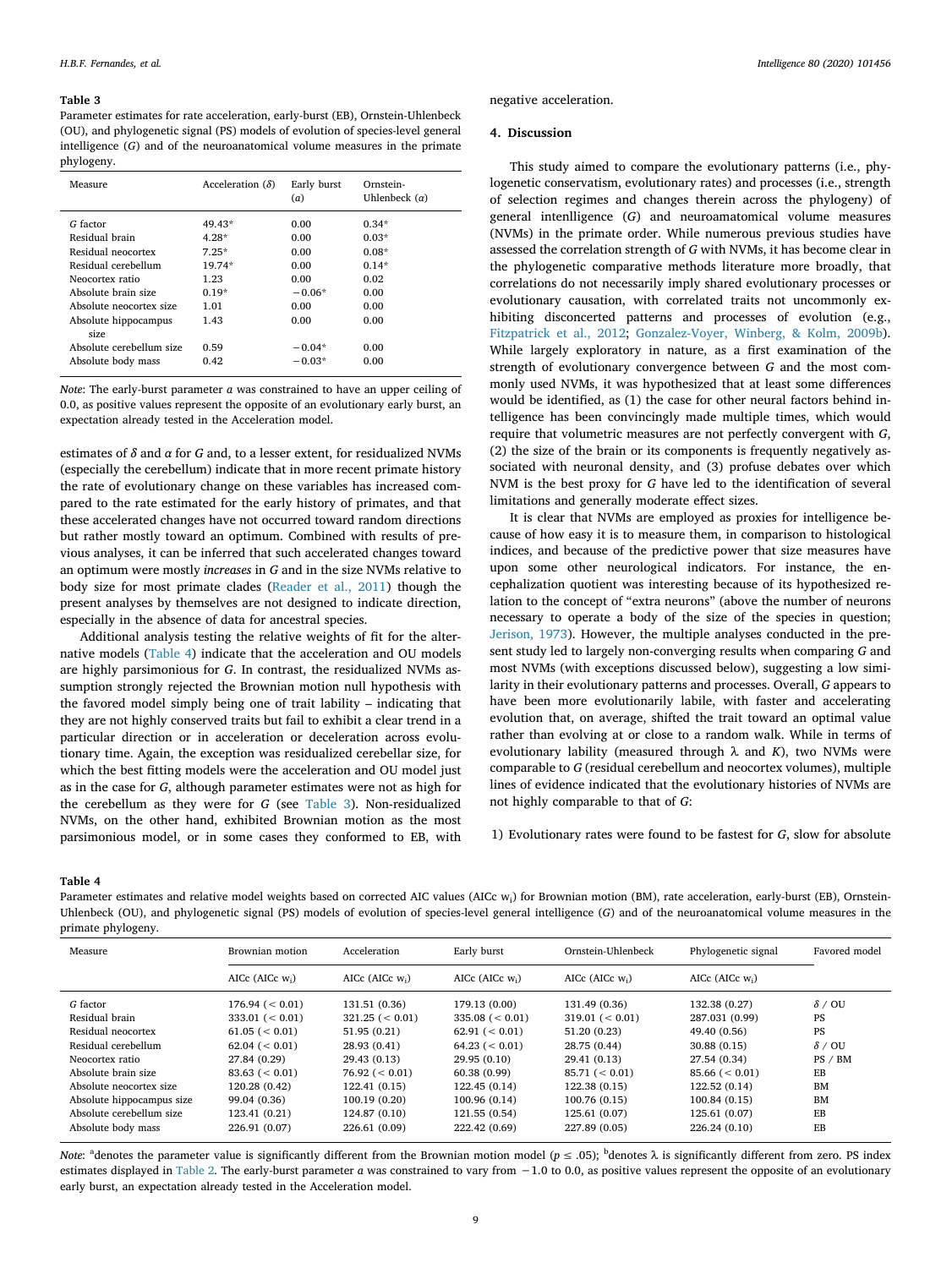NVMs and slowest for body-size-corrected NVMs, suggesting the evolution of brain size and its components is at least partly tied to the evolution of body size in primates, and is not remarkably fast. The evolutionary lability of G appears tied to a high evolutionary rate, a finding previously identified by Fernandes et al. (2014) for the specific cognitive abilities comprising G as well.

- 2) Deceleration of evolutionary rate was identified for brain size and body mass, and in contrast strong positive acceleration was found in the case of G. Residualized NVMs exhibited comparatively small or null acceleration. Again, this suggests that, for G, evolution at the tips of the tree has been strong, as opposed to the case of NVMs, especially when they still retain variance associated with body size. This body-size related deceleration of evolutionary rate in primates confirms previous findings by Cooper and Purvis (2010).
- 3) Weaker or null selection trends were found toward an optimum for controlled and uncontrolled NVMs, whereas a stronger trend toward an optimum value was found in the case of G (as measured by the Ornstein-Uhlenbeck model parameter  $\alpha$ ). As argued by Revell, Harmon, and Collar (2008), selection toward an optimum can lead to high evolutionary lability in the phylogeny, which was empirically confirmed in the case of G in primates.

Cerebellar and, to a lesser degree, neocortical volumes, when residualized against body mass presented the most similar model fit results compared to G, in addition to similar phylogenetic signal estimates, even though there were still striking differences in most parameters – in multiple cases parameter estimates being more than twice as larger for those found for cerebellar and neocortical volume measures. It is counter-intuitive that non-residualized brain size exhibited the least comparable parameter estimates and model fit results relative to G, while robust correlations nevertheless exist between these two variables (Deaner et al., 2007), a point which further compounds the low generalizability in the interpretation of correlation coefficients, in that they may poorly reflect underlying evolutionary processes. It must be noted that, while brain size and G may be moderately correlated, over evolutionary time the proportional changes in G appear much larger than the proportional changes in brain size. As such, while changes appear to occur in somewhat converging directions across evolutionary time for these two traits, the amount of modification observed for G appears more than an order of magnitude higher, with brain size being, in contrast, extremely conserved.

It is possible that correlations of NVMs with G may reflect constraints imposed by the former upon the development of cognitive abilities. Their generally modest correlation magnitude may indicate that a given size of an NVM accommodates a wide range of values in cognitive abilities, but beyond that window, increases in volume are necessary for further increases in cognition. This possibility is akin to the proposed relationship between body mass and brain size itself (e.g., Gonzalez-Voyer et al., 2009). As such, it would not be invalid to use NVMs as a proxy for intelligence in the absence of cognitive data given their considerable phenotypic correlation, so long as there is awareness of the increasingly clear limitations of this approach when dealing with their evolutionary interpretations.

# 4.1. Moderate similarity between G and residual cerebellar, and to a lesser extent, neocortical volume

It is striking that, of all NVMs and their operationalizations examined, cerebellar size residualized against body size displayed the most similar results to those for G. Phylogenetic signal for the cerebellum was significantly different from 1 (i.e., from the assumption of conservatism) just as in the case of G. While their evolutionary rates and fit to selection regime models were not identical, residual cerebellar volume appears to have evolved faster than other NVMs, and exhibited considerable acceleration and a selection trend toward an optimum. The fact that rates, acceleration, and trend toward an optimum were all somewhat lower than G but considerably similar suggests that, while this neuroanatomical structure is not a sufficient substrate for G, it may nevertheless serve as an important substrate. This seems especially plausible considering recent evidence that cerebellum size has changed in lockstep with overall cognitive ability (Smaers et al., 2018), and also specifically with technical or physical aspects of intelligence (Barton, 2012). Cerebellar size also exhibited rapid expansion in great apes (taxa that have high G; Reader et al., 2011), more so than the neocortex (Barton & Venditti, 2014) while exhibiting less reduction in neuron density (Barton, 2012). It is possible that technical intelligence, requiring cerebellar specialization (given its role in sensory-motor control and in learning complex movement sequences), was central to the evolution of intelligence. As such, it has been argued that, under certain ecological circumstances present in the evolutionary history of some primate taxa, the evolution of higher connectivity among regions subserving executive, perceptual, and motor faculties was necessary for complex cognitive abilities such as innovation (Navarrete & Laland, 2015). It is also possible that the cerebellum functions as an augmenter of the activity of other brain structures (Leiner et al., 1989); as such it would enhance cognitive skill when projecting to regions largely responsible for it. Surprisingly, relative to the number of studies examining or proposing a role of overall brain size or neocortical size in intelligence, the role of the cerebellum is extremely understudied and understated. Further attention to cerebellar size in relation to cognition in primates is warranted.

It is also somewhat puzzling that neocortical volume residualized against body size is a rarely used operationalization of neocortical size in comparative studies, with researchers instead relying on the neocortex ratio (e.g., Dunbar, 1992; Shultz & Dunbar, 2010) or overall brain size-related measures (e.g., Deaner et al., 2007; Gibson, & Rumbaugh, D. M.,& Beran, M. J., 2001). The results of the present study suggest that relative neocortical volume is, second to residual cerebellar size, the most similar to G in terms of low phylogenetic conservatism, intermediate evolutionary rate and rate acceleration, and some sign of evolutionary changes toward an optimum size. While the role of the neocortex is cognition is well-discussed in the comparative and human cognition literatures as reviewed at the outset of this study (not necessitating further elucubrated review here), further attention should be given to how it is operationalized in comparative studies, considering that the ratio approach exhibits high divergence from G in their evolutionary patterns.

#### 4.2. Putative alternatives to volumetric measures

Questioning the application of size-related neuroanatomical measures to understanding intelligence is not in itself a novel endeavor. Discussion of the possibility that the reorganization of systems internal to the brain reflected evolutionary changes in cognitive abilities better than the size of the brain of subcomponents is not uncommon or recent (Holloway Jr., 1966a, 1966b). More recent reviews of the literature point to a plethora of studies that indicate how evolutionary reorganizations of the cortex are common (Preuss, 2001).

How might G have been selected for across the primata net of brain volume? Even metrics that had results most comparable to those of G, such as residual cerebellar size, were still noticeably different in evolutionary rates and the fit of selection regime models, not appearing as sufficient substrates for the remarkable evolution of primate intelligence. There are several possible scenarios proposed and explored in animals in general and specifically in primates as well. These alternatives are more than likely complementary to each other as substrates for intelligence, and complementary to the low to moderate role of NVMs identified in the present study, rather than full substitutes. The alternatives outlined below appear as highly promising future avenues for further research, although limited amounts of data are available for analyses on primates at the current moment. A small number of data points exist for non-volumetric potential correlates of G, preventing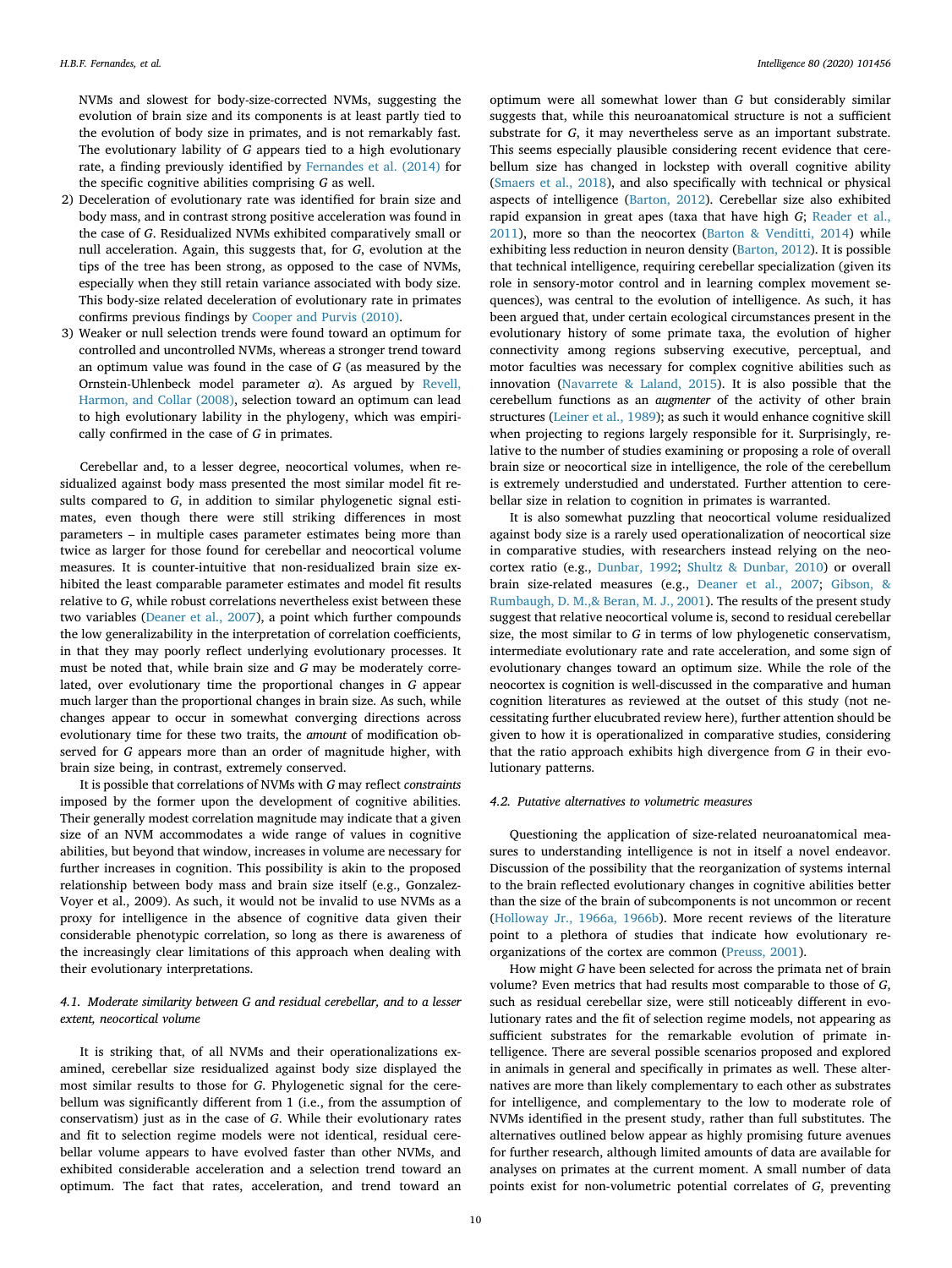their immediate use in analyses as phylogenetic comparative methods require a minimum of approximately 15–20 species for sufficiently reliable estimates.

- 1) Gyrencephaly, which is characterized by an increase in the degree of convolutedness of a brain, could have increased the surface area available to accommodate more complex neuroanatomical structures and attendant cognitive systems without having to proportionately increase volume (although some increases are necessary and observed, and thus a partial positive correlation exists; Gibson et al., 2001). Gyrification may also have evolved to operate in combination with other features. For intance, folding may reduce connection length among cortical areas (Hofman, 2001).
- 2) An increase in the degree of myelination, which facilitates increased information processing speed, may be another factor behind intelligence. As with humans (e.g. Jensen, 2006), differences in glial density and myelination (both involved in processing efficiency) should be comprehensively examined across samples of primate taxa, and preliminary evidence comparing species qualitatively suggest an important role of myelination in cognitive ability (Dicke & Roth, 2016), as well as a role of progressive myelination in the maturation of cognition within species across taxa (Gibson, 1991). Another significant corelary of overall neural efficiency might be mitochondrial density and efficiency, which has been proposed as a potentially significant source of both the positive manifold and individual differences in levels of g in humans (Geary, 2018). Examination of species differences in both the genetic and histological properties of neurons as pertaining to mitochondrial functioning might therefore be warrented in future comparative research.
- 3) Processing power in so far largely neglected areas in intelligence studies are also potential candidates. While it would be extremely unlikely that any single localized area that has evolved in a largely independent fashion would be responsible for general intelligence (given the necessity of this domain-general process to recruit from a multitude of cognitive resources), several interconnected localized areas, working as a circuit, may be candidates for explaining the evolutionary trajectories of general intelligence. While the overall correlation between brain size and neuron density is negative (small to moderate), there are exception areas that may be of interest to studies of intelligence evolution, such as area 10, where there is relatively more variation off the allometric line (Semendeferi, Armstrong, Schleicher, Zilles, & Van Hoesen, 2001). Moreover, candidate areas identified in within-species analyses (e.g., Colom, Jung, & Haier, 2006; Duncan et al., 2000; Haier, Jung, Yeo, Head, & Alkire, 2004; Haier, Jung, Yeo, Head, & Alkire, 2005) should be investigated in future comparative analyses.
- 4) Cortical microanatomy may also form the basis of future examination. New interneural projections for increased connectivity in complex networks that accommodate intelligence would necessitate enlargement of existing pyramidal cells (or the generation of new pyramidal cells) in the areas from which projections are made, in order to support new axon collaterals (Preuss, 2001).
- 5) Glucose utilization is yet another dimension that requires further exploration across non-human species. In human samples, glucose metabolic rate has been found to be associated with intelligence. Haier et al. (1988), for example, identified that human participants presented with the Raven's Advanced Progressive Matrices exhibited higher glucose utilization relative to individuals performing an attention task. Moreover, the authors described that this difference extended to various neural regions in the brain (for a more recent description of these results, see Haier, 2017). Furthermore, additional studies are required to determine the connection between gyrification, white matter density, glucose metabolic rate, and the evolution of G across species."

case that the best fit between brain traits and intelligence in animals, at the cross-species level, involves a combination of several factors that determine general information processing capacity, such as the total number of cortical neurons, neuron packing density, interneuronal distance, and axonal conduction velocity, in addition to other factors such as pulse width, gyrification, and differential allocation of connection to nearby versus distant areas (cf., Hofman, 2001). As such, there would be no single measure that serves as a substrate for intelligence and therefore represents it, but rather a collection of integrated features such as those listed above, preventing exponentially costly increases in any given single factor that permits processing capacity.

Caution rather than excessive assertiveness about the explanatory power of these alternatives is necessary before further empirical research, as brain and body size tend to correlate positively overall with several of these alternative measures, such as ratio of connections to neurons, numbers of gyri and fissures, size of several specific brain regions, and cerebellum (Gibson, & Rumbaugh, D. M.,& Beran, M. J., 2001). As such, the common practice of employing controls and examining residuals when dealing with NVMs may be extended to these alternative measures. Moreover, the plausibility of any of these alternatives and possible future confirmation of their roles as substrates for G does not negate the partial relation that NVMs have with G: The most essential point to be made is that NVMs are not a sufficient explanation of G as only some of the NVMs examined in the present study moderately replicated the evolutionary patterns and processes observed for G.

# 4.3. Limitations and future directions

Although used in multiple research programs due to its demonstrably high correlations with experimental data and qualitative rankings based on expert analysis, the ethological count approach to estimating G is not without its limitations. It rests upon the observed frequencies of only five indicators of high cognitive ability and relies on controls for research effort as different species have received different amounts of scientific attention by research groups – some species exhibit an extreme paucity of data. Ideally, a larger number of indicators would be collated, and a more systematic effort for uniform attention across taxa would exist, however such a concerted effort is unfortunately not available.

Nevertheless, it is extremely unlikely that the striking results observed in the present analyses are simply a function of measurement error. This is because random error is, contrary to systematic error, by definition likely to exist in all directions rather than consistently driving results toward a particular, specific trend. Were low PS (i.e., high disagreement among sister clades, possibly reflecting error in measurement) identified along with no clear evolutionary process behind it (i.e., null parameter estimates for the OU, acceleration, and EB models), a hypothesis about random error in measurement being responsible for results would be reasonable. However, in the present study, along with acceleration of evolutionary rates across time, a strong and consistent selection regime toward an optimum (i.e., with a direction) has been identified, which militates against the possibility of low reliability in trait estimation. Moreover, even though standard error of the mean estimates for G (e.g., in evolutionary rates) are larger than for NVMs, the average difference is so large (at times surpassing an order of magnitude) that any overlap in estimation is extremely unlikely.

Phylogenetic comparative methods exist that incorporate measured within-species variability into estimations (e.g., Garamszegi, 2014 and Ives, Midford, & Garland Jr, 2007), however the focus of the present study was to assess the evolutionary trends in the average cognitive performance and neuroanatomical volume measures. Interest in the evolution of variability in cognition and neuroanatomy is complementary to (though not necessary for) our analyses. However, such endeavors would require more data collection, especially of neuroanatomical volumes, as unfortunately those available to this day for

Dicke and Roth (2016); Roth & Dicke, 2005) make a compelling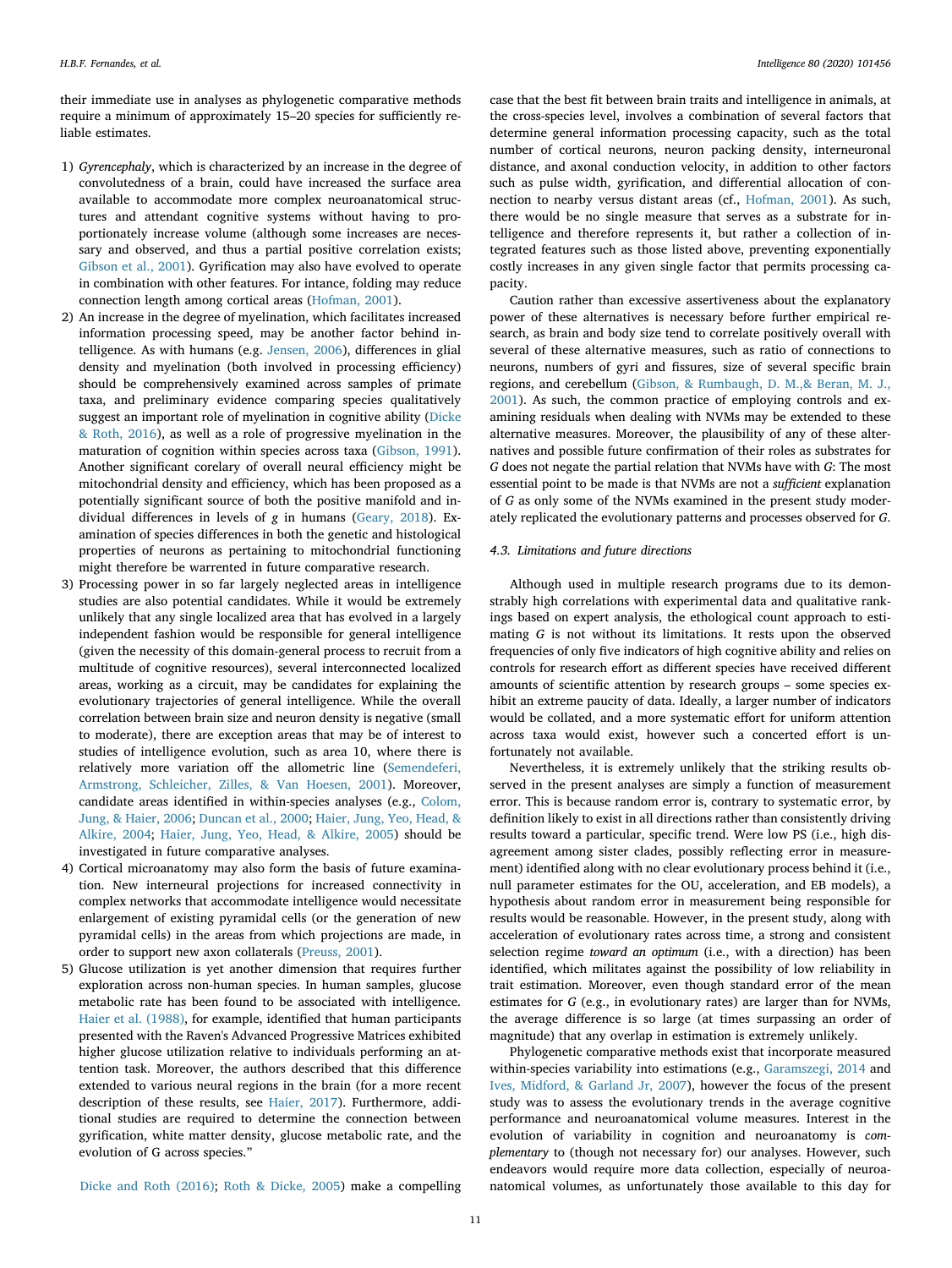several primate species rely on only a handful of specimens (Navarrete et al., 2018; Stephan et al., 1981), not permitting precise estimates of variability.

Also, although this study has focused on the general evolutionary trend of the G factor and on the main neuroanatomical structures, future work that delves into specific, non-aggregated cognitive, behavioral, and lifestyle variables may identify strong associations with more specific, fine-grained substructures of the brain. Initial and important evidence of such relations have been found recently by Logan and colleagues (2018), and are in line with the principle of Brunswik symmetry in psychometrics, which holds that variables of low levels of aggregation should be best predicted by other variables of low levels of aggregation (in this case, specific brain structures rather than all correlating only strongly with overall brain size). In contrast, our paper focuses on variables of high levels of aggregation, and thus based on the logic of Bruswik symmetry are more or less matched in terms of degree of latency (i.e. general intelligence is being matched with broad neuroanatomical structures). These two approaches are complementary, and future studies on the neuroanatomy behind specific cognitive abilities may be fruitful in identifying strong evolutionary comparability. Fruthermore, because the variance explained by G consistently appears to be between 50 and 80% (Deaner et al., 2007; Fernandes et al., 2014; Reader et al., 2011), the existence and examination of G does not imply lack of unique species-specific abilities, rather it leaves up to 50% of variance free for them. Their examination in other studies is valid and unlikely to simply reflect measurement error, rather reflecting, to a large degree, true cognitive specialization. The abilities of chimpanzee to excel in visual working memory far above other abilites and even far above humans for example (Inoue & Matsuzawa, 2007) testifies to the significance of examining the unique evolutionary trajectories are correlaties of these.

Finally, the point must be made that in comparative studies of NVM variation across species has been primarily limited to volumetric data published in few studies and is often based on measurements of very few specimens of each species (Frahm, Stephan, & Stephan, 1982; Stephan et al., 1981) except for the case of overall brain size. The amount of studies reanalyzing these data is surprising (for a review, see Herculano-Houzel & Lent, 2005). As in the case of the expansions and revisions of body mass data (e.g. Smith & Jungers, 1997), obtaining further data on these regions is imperative, and the inclusion of novel data by Navarrete et al. (2018) in the present study helps reduce bias. Furthermore, considering the lack of convergence in the results presented in this study, it is recommended that neurological measures other than those of a volumetric nature be given future attention. Several of the alternatives outlined above are already known to be largely independent of NVMs (Herculano-Houzel & Lent, 2005) and may thus serve as good sources of complementary information for understanding the evolution of intelligence. In a related note, given most of the available cross-species information on non-human primate neuroanatomical and cognitive indicators is provided as averages, at this moment it is not feasible to explore any underying variation, between males and females, in evolutionary rates in either G or NVMs. Theoretically, it is feasible that in addition to natural selection, sexual selection could play a role in the evolution of NVMs and G.

In sum, limited comparability is currently found in terms of evolutionary trajectories of G relative to NVMs. Nevertheless, it is also important to compare G and NVMs in another sense: whether they are similar in the degree to which their internal structure changed over evolutionary time. In other words, it is possible that the strength of the manifold among cognitive abilities in G changed across the primate phylogeny, and is it also possible that the strength of the manifold among sizes of brain regions similarly changed as well?

# References

rates versus phylogenetic signal. Proceedings of the National Academy of Sciences, 106, 19699–19706 (Supplement 2).

- Adams, D. C. (2013). Comparing evolutionary rates for different phenotypic traits on a phylogeny using likelihood. Systematic Biology, 62, 181–192.
- Arnold, C., Matthews, L. J., & Nunn, C. L. (2010). The 10kTrees website: A new online resource for primate phylogeny. Evolutionary Anthropology: Issues, News, and Reviews, 19, 114–118.
- Barrickman, N. L., Bastian, M. L., Isler, K., & van Schaik, C. P. (2008). Life history costs and benefits of encephalization: A comparative test using data from long-term studies of primates in the wild. Journal of Human Evolution, 54, 568–590.
- Barton, R. A. (1996). Neocortex size and behavioural ecology in Primates. Proceedings of the Royal Society of London Series B, 263, 173–177.
- Barton, R. A. (2006). Primate brain evolution: Integrating comparative, neurophysiological, and ethological data. Evolutionary Anthropology: Issues, News, and Reviews, 15, 224–236.
- Barton, R. A. (2012). Embodied cognitive evolution and the cerebellum. Philosophical Transactions of the Royal Society B: Biological Sciences, 367, 2097–2107.
- Barton, R. A., & Harvey, P. H. (2000). Mosaic evolution of brain structure in mammals. Nature, 405(6790), 1055.
- Barton, R. A., & Venditti, C. (2013). Human frontal lobes are not relatively large. Proceedings of the National Academy of Sciences, 110, 9001–9006.
- Barton, R. A., & Venditti, C. (2014). Rapid evolution of the cerebellum in humans and other great apes. Current Biology, 24(20), 2440–2444.
- Blair, C. (2006). How similar are fluid cognition and general intelligence? A developmental neuroscience perspective on fluid cognition as an aspect of human cognitive ability. Behavioral and Brain Sciences, 29, 109–125 (discussion 125-60).
- Blomberg, S. P., Garland, T., Jr., & Ives, A. R. (2003). Testing for phylogenetic signal in comparative data: Behavioral traits are more labile. Evolution, 57(4), 717–745.
- Burkart, J. M., Schubiger, M. N., & van Schaik, C. P. (2017). Future directions for studying the evolution of general intelligence. Behavioral and Brain Sciences, 40, e224.
- Byrne, R. W. (1996). Machiavellian intelligence. Evolutionary Anthropology, 5, 172–180.
- Byrne, R. W., & Corp, N. (2004). Neocortex size predicts deception rate in primates. Proceedings of the Royal Society B: Biological Sciences, 271, 1693.
- Byrne, R. W., & Whiten, A. (1988). Toward the next generation in data quality: A new survey of primate tactical deception. Behavioral and Brain Sciences, 11, 267-273.
- Byrne, R. W., & Whiten, A. (1990). Tactical deception in primates: The 1990 data-base. Primate Report, 27, 1–101.
- Chittka, L., & Niven, J. (2009). Are bigger brains better? Current Biology, 19(21), R995–R1008.
- Colom, R., Jung, R. E., & Haier, R. J. (2006). Distributed brain sites for the g-factor of intelligence. Neuroimage, 31, 1359–1365.
- Cooper, N., & Purvis, A. (2010). Body size evolution in mammals: Complexity in tempo and mode. The American Naturalist, 175, 727–738.
- Darwin, C. (1871). The descent of man, and selection in relation to sex. London: John Murray.
- Day, R. L., Coe, R. L., Kendal, J. R., & Laland, K. N. (2003). Neophilia, innovation and social learning: A study of intergeneric differences in callitrichid monkeys. Animal Behaviour, 65, 559–571.
- Deaner, R. O., Isler, K., Burkart, J., & Van Schaik, C. (2007). Overall brain size, and not encephalization quotient, best predicts cognitive ability across non-human primates. Brain, Behavior and Evolution, 70, 115–124.
- Dicke, U., & Roth, G. (2016). Neuronal factors determining high intelligence. Philosophical Transaction of Royal Society B, 371(1685), 20150180.
- Dunbar, R. I. M. (1992). Neocortex size as a constraint on group size in primates. Journal of Human Evolution, 22(6), 469–493.
- Dunbar, R. I. M., & Shultz, S. (2007). Evolution in the social brain. Science, 317(5843), 1344–1347.
- Duncan, J., Seitz, R. J., Kolodny, J., Bor, D., Herzog, H., Ahmed, A., ... Emslie, H. (2000). A neural basis for general intelligence. Science, 289, 457–460.
- Falk, D., & Gibson, K. R. (Eds.). (2001). Evolutionary anatomy of the primate cerebral cortex. Cambridge, UK: Cambridge University Press.
- Fernandes, H. B. F. (2014). Phylogenetic signal in carnivoran anatomy, life history, neurology, and ecology: How strong is it, and does allometry make a difference? Poster, Evolution 2014 Raleigh, NC.
- Fernandes, H. B. F., Woodley, M. A., & te Nijenhuis, J. (2014). Differences in cognitive abilities among primates are concentrated on G: Phenotypic and phylogenetic comparisons with two meta-analytical databases. Intelligence, 46, 311–322.
- Fitzpatrick, J. L., Almbro, M., Gonzalez-Voyer, A., Hamada, S., Pennington, C., Scanlan, J., & Kolm, N. (2012). Sexual selection uncouples the evolution of brain and body size in pinnipeds. Journal of Evolutionary Biology, 25, 1321–1330.
- Fleagle, J. G. (1985). Size and adaptation in primates. In W. L. Jungers (Ed.). Size and scaling in primate biology (pp. 1–19). New York: Plenum Press.
- Forss, S. I., Willems, E., Call, J., & van Schaik, C. P. (2016). Cognitive differences between orang-utan species: A test of the cultural intelligence hypothesis. Scientific Reports, 6, 30516.
- Frahm, H. D., Stephan, H., & Stephan, M. (1982). Comparison of brain structure volumes in Insectivora and Primates. I. Neocortex. Journal fur Hirnforschung, 23, 375–389.
- Freckleton, R. P., Harvey, P. H., & Pagel, M. (2002). Phylogenetic analysis and comparative data: A test and review of evidence. The American Naturalist, 160(6), 712–726.
- Galsworthy, M. J., Arden, R., & Chabris, C. F. (2014). Animal models of general cognitive ability for genetic research into cognitive functioning. Behavior genetics of cognition across the lifespan (pp. 257–278). New York, NY: Springer.

Garamszegi, L. Z. (Ed.). (2014). Modern phylogenetic comparative methods and their application in evolutionary biology: Concepts and practice. New York: Springer.

Ackerly, D. (2009). Conservatism and diversification of plant functional traits: evolutionary

12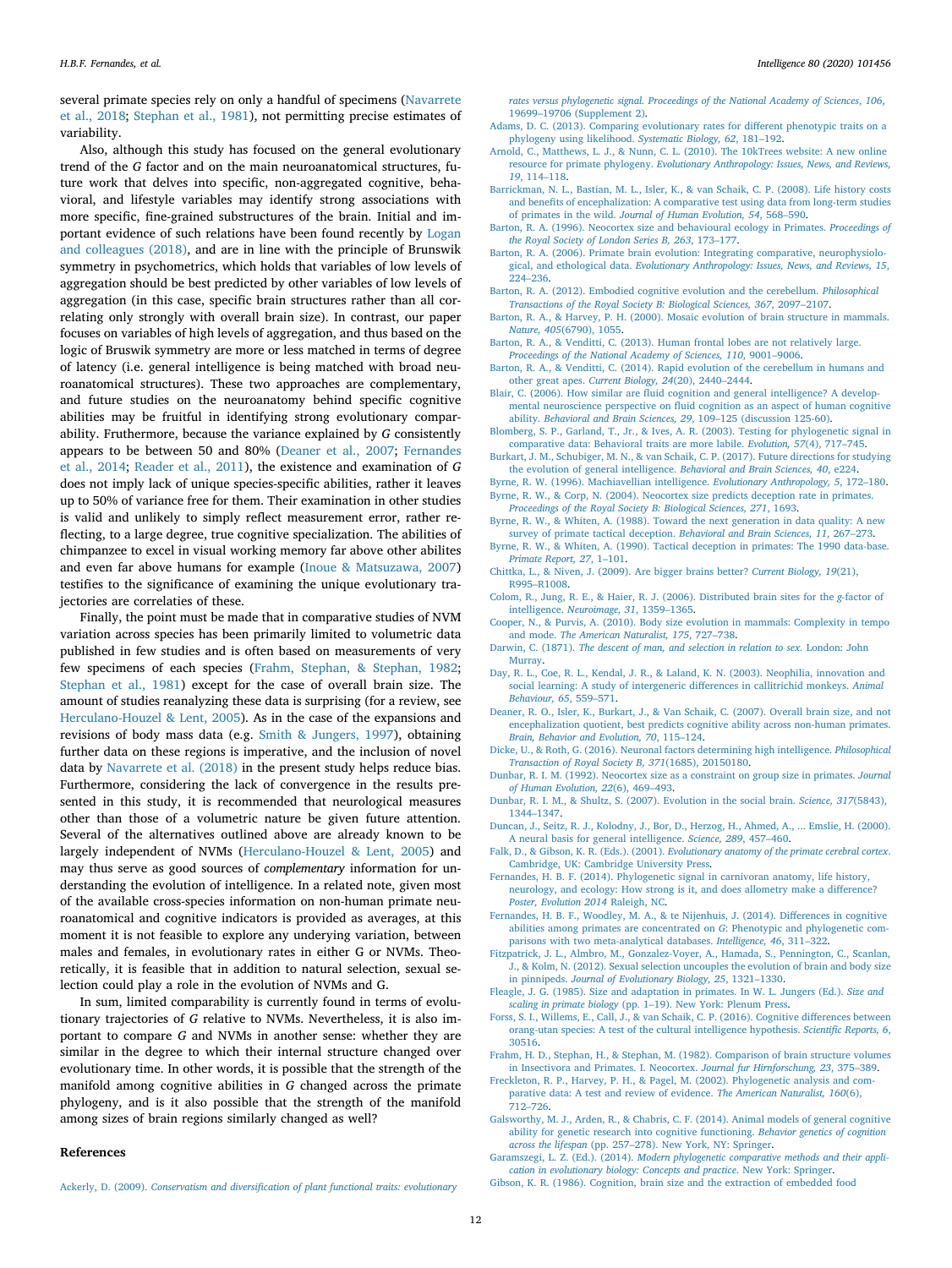resources. In J. G. Else (Ed.). Primate evolution (pp. 95–103). New York: Cambridge University Press.

- Gibson, K. R. (1991). Myelination and behavioral development: A comparative perspective on questions of neoteny, altriciality, and intelligence. In K. R. Gibson, & A. C. Petersen (Eds.). Brain maturation and cognitive development (pp. 29–63). New York: Aldine de Gruyter.
- Gibson, K. R., & Ingold, T. (Eds.). (1993). Tools, language, and cognition in human evolution. Cambridge: Cambridge University Press.
- Gibson, K. R., & Rumbaugh, D. M.,& Beran, M. J. (2001). Bigger is better: Primate brain size in relationship to cognition. In D. Falk, & K. R. Gibson (Eds.). Evolutionary anatomy of the primate cerebral cortex (pp. 79–97). Cambridge, UK: Cambridge University Press.
- Gibson, K. R., Rumbaugh, D. M., & Beran, M. J. (2001). Bigger is better: Primate brain size in relationship to cognition. In D. Falk, & K. R. Gibson (Eds.). Evolutionary anatomy of the primate cerebral cortex (pp. 79–97). Cambridge, UK: Cambridge University Press. Gignac, G. E., & Bates, T. C. (2017). Brain volume and intelligence: The moderating role
- of intelligence measurement quality. Intelligence, 64, 18–29.
- Gingerich, P. D. (2009). Rates of evolution. Annual Review of Ecology, Evolution, and Systematics, 40, 657–675.
- Geary, D. C. (2018). Efficiency of mitochondrial functioning as the fundamental biological mechanism of general intelligence (g). Psychological Review, 125(6), 1028–1050. Gonzalez-Voyer, A., Winberg, S., & Kolm, N. (2009a). Distinct evolutionary patterns of
- brain and body size during adaptive radiation. Evolution, 63, 2266–2274.
- Gonzalez-Voyer, A., Winberg, S., & Kolm, N. (2009b). Distinct evolutionary patterns of brain and body size during adaptive radiation. Evolution, 63, 2266–2274.
- Gorsuch, R. L. (1983). Factor analysis. Hillside, NJ: L. Erlbaum.
- Haier, R. J. (2017). The neuroscience of intelligence. New York: Cambridge University Press. Haier, R. J., Jung, R. E., Yeo, R. A., Head, K., & Alkire, M. T. (2004). Structural brain variation and general intelligence. Neuroimage, 23, 425–433.
- Haier, R. J., Jung, R. E., Yeo, R. A., Head, K., & Alkire, M. T. (2005). The neuroanatomy of general intelligence: Sex matters. NeuroImage, 25(1), 320–327.
- Haier, R. J., Siegel, B. V., Jr., Nuechterlein, K. H., Hazlett, E., Wu, J. C., Paek, J., ... Buchsbaum, M. S. (1988). Cortical glucose metabolic rate correlates of abstract reasoning and attention studied with positron emission tomography. Intelligence, 12(2), 199–217.
- Hansen, T. F. (1997). Stabilizing selection and the comparative analysis of adaptation. Evolution, 51, 1341–1351.
- Harmon, L. J., Losos, J. B., Jonathan Davies, T., Gillespie, R. G., Gittleman, J. L., Bryan Jennings, W., ... Purvis, A. (2010). Early bursts of body size and shape evolution are rare in comparative data. Evolution, 64, 2385–2396.
- Harvey, P. H. (1982). On rethinking allometry. Journal of Theoretical Biology, 95, 37–41. Healy, S. D., & Rowe, C. (2007). A critique of comparative studies of brain size.
- Proceedings of the Royal Society of London B: Biological Sciences, 274, 453–464.
- Heldstab, S. A., Kosonen, Z. K., Koski, S. E., Burkart, J. M., Van Schaik, C. P., & Isler, K. (2016). Manipulation complexity in primates coevolved with brain size and terrestriality. Scientific Reports, 6, 24528.
- Herculano-Houzel, S., Collins, C. E., Wong, P., & Kaas, J. H. (2007). Cellular scaling rules for primate brains. Proceedings of the National Academy of Sciences, 104, 3562–3567.
- Herculano-Houzel, S., & Lent, R. (2005). Isotropic fractionator: A simple, rapid method for the quantification of total cell and neuron numbers in the brain. Journal of Neuroscience, 25(10), 2518–2521.
- Herculano-Houzel, S., Mota, B., Wong, P., & Kaas, J. H. (2010). Connectivity-driven white matter scaling and folding in primate cerebral cortex. Proceedings of the National Academy of Sciences, 107, 19008–19013.
- Hernandez, C. E., Rodríguez-Serrano, E., Avaria-Llautureo, J., Inostroza-Michael, O., Morales-Pallero, B., Boric-Bargetto, D., ... Meade, A. (2013). Using phylogenetic information and the comparative method to evaluate hypotheses in macroecology. Methods in Ecology and Evolution, 4(5), 401–415.
- Hofman, M. A. (2001). Brain evolution in hominids: Are we at the end of the road? In D. Falk, & K. R. Gibson (Eds.). Evolutionary anatomy of the primate cerebral cortex (pp. 113–130). Cambridge, UK: Cambridge University Press.
- Holloway, R. L., Jr. (1966a). Cranial capacity and neuron number: A critique and proposal. American Journal of Physical Anthropology, 25, 305–314.
- Holloway, R. L., Jr. (1966b). Cranial capacity, neural reorganization, and hominid evolution: A search for more suitable parameters. American Anthropologist, 68, 103–121. Hopkins, W. D., Russell, J. L., & Schaeffer, J. (2014). Chimpanzee intelligence is heritable.
- Current Biology, 24(14), 1649–1652. Hunter, J. E., & Hamilton, M. A. (2002). The advantages of using standardized scores in
- causal analysis. Human Communication Research, 28, 552–561. Ingram, T., Harmon, L. J., & Shurin, J. B. (2012). When should we expect early bursts of
- trait evolution in comparative data? Predictions from an evolutionary food web model. Journal of Evolutionary Biology, 25, 1902–1910.
- Inoue, S., & Matsuzawa, T. (2007). Working memory of numerals in chimpanzees. Current Biology, 17(23), R1004–R1005.
- Isler, K., Kirk, E. C., Miller, J. M., Albrecht, G. A., Gelvin, B. R., & Martin, R. D. (2008). Endocranial volumes of primate species: Scaling analyses using a comprehensive and reliable data set. Journal of Human Evolution, 55, 967–978.
- Ives, A. R., Midford, P. E., & Garland, T., Jr. (2007). Within-species variation and measurement error in phylogenetic comparative methods. Systematic Biology, 56(2), 252–270.
- Jensen, A. R. (2006). Clocking the mind: Mental chronometry and individual differences. Oxford: Elsevier.
- Jerison, H. (1973). Evolution of the brain and intelligence. New York, NY: Academic Press. Jeschke, J. M., & Kokko, H. (2009). The roles of body size and phylogeny in fast and slow life histories. Evolutionary Ecology, 23, 867–878.
- Jung, R. E., & Haier, R. J. (2007). The Parieto-Frontal Integration Theory (P-FIT) of

intelligence: Converging neuroimaging evidence. Behavioral and Brain Sciences, 30, 135–154.

- Kaas, J. H., & Herculano-Houzel, S. (2017). What makes the human brain special: Key features of brain and neocortex. In I. Opris, & M. Casanova (Eds.). The physics of the mind and brain disorders (pp. 3–22). Cham, Switzerland: Springer.
- Kamilar, J. M., & Cooper, N. (2013). Phylogenetic signal in primate behaviour, ecology and life history. Philosophical Transactions of Royal Society B, 368, 20120341.
- Lefebvre, L., Reader, S. M., & Sol, D. (2004). Brains, innovations and evolution in birds and primates. Brain, Behavior and Evolution, 63(4), 233–246.
- Leiner, H. C., Leiner, A. L., & Dow, R. S. (1989). Reappraising the cerebellum: What does the hindbrain contribute to the forebrain? Behavioral Neuroscience, 103, 998.
- Logan, C. J., Avin, S., Boogert, N., Buskell, A., Cross, F. R., Currie, A., & Montgomery, S. H. (2018). Beyond brain size: uncovering the neural correlates of behavioral and cognitive specialization. Comp Cogn Behav Rev, 13, 55–89. https://doi.org/10.3819/ CCBR.2018.130008.
- Lubinski, D., & Humphreys, L. G. (1996). Seeing the forest fromthe trees: When predicting the behavior or status of groups, correlate means. Psychology, Public Policy, and Law, 2, 363–376.
- MacLean, E. L., Hare, B., Nunn, C. L., Addessi, E., Amici, F., Anderson, R. C., ... Boogert, N. J. (2014). The evolution of self-control. Proceedings of the National Academy of Sciences, 111, E2140–E2148.
- Matsuzawa, T. (2001). Primate foundations of human intelligence: A view of tool use in nonhuman primates and fossil hominids. In T. Matsuzawa (Ed.). Primate origins of human cognition and behavior (pp. 3–25). Tokyo: Springer.

McGrew, W. (1993). The intelligent use of tools: Twenty propositions. In K. R. Gibson, & T. Ingold (Eds.). Tools, language and cognition in human evolution (pp. 151–170). Cambridge, UK: Cambridge University Press.

- Miller, G. F., & Penke, L. (2007). The evolution of human intelligence and the coefficient of additive genetic variance in human brain size. Intelligence, 35, 97–114.
- Miller, I. F., Barton, R. A., & Nunn, C. L. (2019). Quantitative uniqueness of human brain evolution revealed through phylogenetic comparative analysis. Elife, 8, e41250.
- Münkemüller, T., Lavergne, S., Bzeznik, B., Dray, S., Jombart, T., Schiffers, K., & Thuiller, W. (2012). How to measure and test phylogenetic signal. Methods in Ecology and Evolution, 3, 743–756.
- Navarrete, A., & Laland, K. (2015). Brain size and innovation in primates. In A. B. Kaufman, & J. C. Kaufman (Eds.). Animal creativity and innovation (pp. 241–286). Cambridge, MA: Academic Press.
- Navarrete, A. F., Blezer, E. L., Pagnotta, M., de Viet, E. S., Todorov, O. S., Lindenfors, P., ... Reader, S. M. (2018). Primate brain anatomy: New volumetric MRI measurements for neuroanatomical studies. Brain, Behavior and Evolution, 91, 1–9.
- Navarrete, A. F., Reader, S. M., Street, S. E., Whalen, A., & Laland, K. N. (2016). The coevolution of innovation and technical intelligence in primates. Philosophical Transactions of Royal Society B, 371, 20150186.
- Nave, G., Jung, W. H., Karlsson Linnér, R., Kable, J. W., & Koellinger, P. D. (2019). Are bigger brains smarter? Evidence from a large-scale preregistered study. Psychological Science, 30, 43–54.
- Nunn, C. L. (2011). The comparative approach in evolutionary anthropology and biology. Chicago: University of Chicago Press.
- O'Meara, B. C., Ané, C., Sanderson, M. J., & Wainwright, P. C. (2006). Testing for different rates of continuous trait evolution using likelihood. Evolution, 60, 922–933.
- Pagel, M. (1999). Inferring the historical patterns of biological evolution. Nature, 401(6756), 877–884.
- Parker, S. T., & Gibson, K. R. (1977). Object manipulation, tool use and sensorimotor intelligence as feeding adaptations in Cebus monkeys and great apes. Journal of Human Evolution, 6, 623–641.
- Peñaherrera Aguirre, M., & Fernandes, H. B. F. (2018). Phylogenetic analysis within comparative psychology. In T. Shackelford, & V. Weekes-Shackelford (Eds.). Encyclopaedia of evolutionary psychological science. New York: Springer.
- Peñaherrera Aguirre, M., Fernandes, H. B. F., & Woodley of Menie, M. A (2017). Relative brain size, encephalization quotient. In T. Shackelford, & V. Weekes-Shackelford (Eds.). Encyclopaedia of evolutionary psychological science. New York: Springer.
- Preuss, T. M. (2001). The discovery of cerebral diversity: An unwelcome scientific revolution. In D. Falk, & K. R. Gibson (Eds.). Evolutionary anatomy of the primate cerebral cortex (pp. 138–164). Cambridge, UK: Cambridge University Press.
- Reader, S. M., Hager, Y., & Laland, K. N. (2011). The evolution of primate general and cultural intelligence. Philosophical Transactions of the Royal Society B: Biological Sciences, 366, 1017–1027.
- Reader, S. M., & Laland, K. N. (2002). Social intelligence, innovation, and enhanced brain size in primates. Proceedings of the National Academy of Sciences, 99, 4436–4441.
- Revell, L. J. (2009). Size-correction and principal components for interspecific comparative studies. Evolution, 63, 3258–3268.
- Revell, L. J., Harmon, L. J., & Collar, D. C. (2008). Phylogenetic signal, evolutionary process, and rate. Systematic Biology, 57, 591–601.
- Rilling, J. K. (2006). Human and nonhuman primate brains: Are they allometrically scaled versions of the same design? Evolutionary Anthropology: Issues, News, and Reviews: Issues, News, and Reviews, 15(2), 65–77.
- Roff, D. A. (2001). Life history evolution. Sunderland, Massachusetts: Sinauer Associates. Roth, G., & Dicke, U. (2005). Evolution of the brain and intelligence. Trends in Cognitive Sciences, 9(5), 250–257.
- Roth, G., & Dicke, U. (2012). Evolution of the brain and intelligence in primates. Progress in Brain Research, 413–430.
- Santarnecchi, E., Emmendorfer, A., Tadayon, S., Rossi, S., Rossi, A., Pascual-Leone, A., & on behalf of Honeywell SHARP Team Authors (2017). Network connectivity correlates of variability in fluid intelligence performance. Intelligence, 65, 345–347.
- van Schaik, C. P., & Isler, K. (2012). Life-history evolution. In J. C. Mitani, J. Call, P. M. Kappeler, R. Palombit, & J. B. Silk (Eds.). The evolution of primate societies (pp. 220–